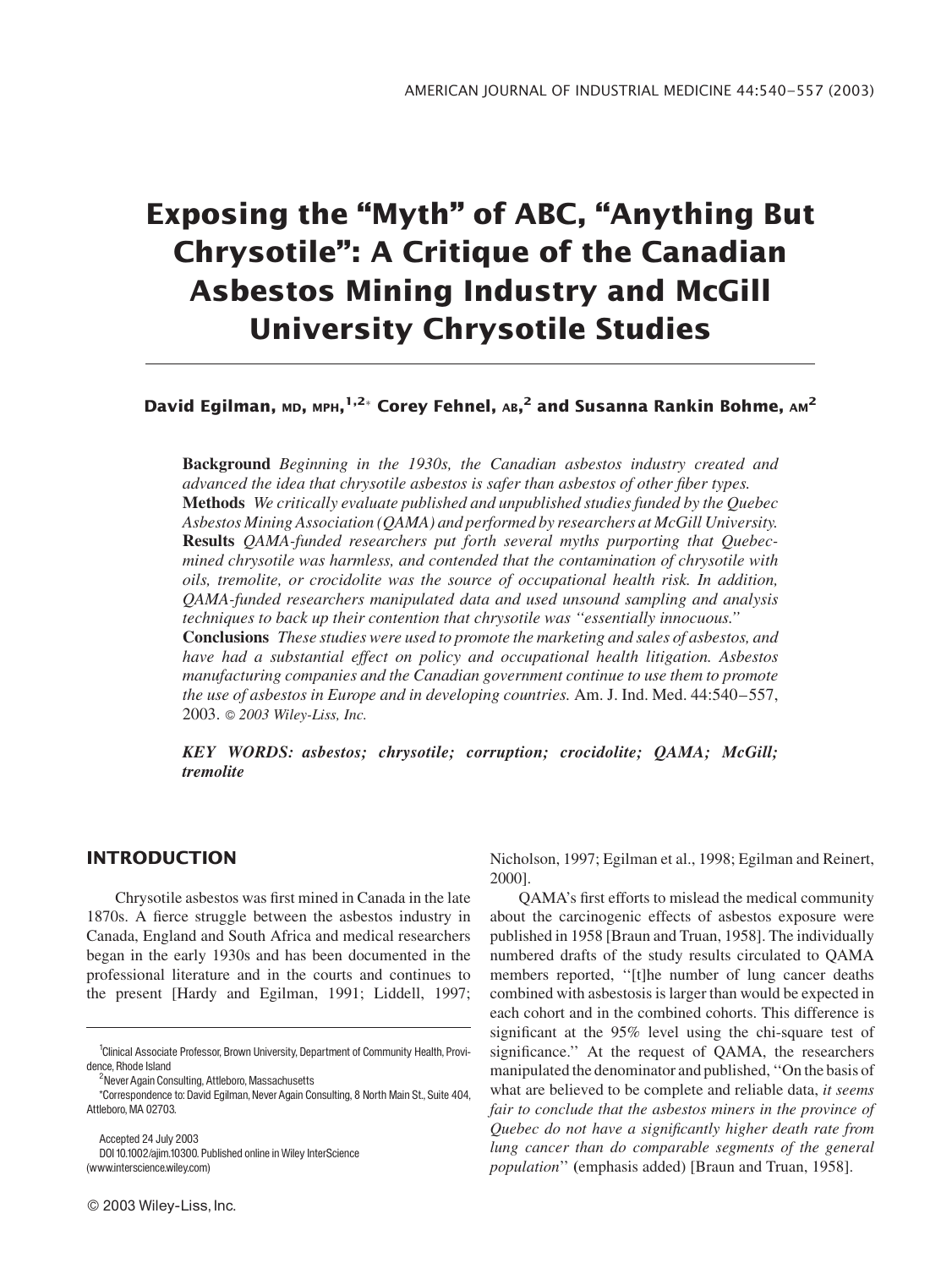In 1964, Irving J. Selikoff, who was concerned with the inadequate response to the public health dangers of asbestos, organized a New York Academy of Sciences (NYAS) conference devoted to understanding the physiological effects of the mineral [Selikoff, 1965]. This conference firmly established the carcinogenicity and other health hazards of exposure to asbestos. The information generated at the conference was widely disseminated in the press, threatening the industry's position domestically and in the global market.

In response, Canadian mining companies, acting through the Quebec Asbestos Mining Association (QAMA), renewed their connection with McGill University [Wright, 1926; Asbestos Textile Institute, 1965; Institute of Occupational and Environmental Health, 1966] to develop contrary scientific evidence, hoping to sow doubt about the toxicity of various asbestos fiber types. As a result of the NYAS conference, the carcinogenicity of asbestos was irrefutable. QAMA knew that existing research revealed the dangers of asbestos, and sought to develop ''counter propaganda'' to the work of Selikoff and others [QAMA, 1967]. Its members looked to the tobacco industry as a model for their own research, noting that that industry ''launched its own program and it now knows where it stands'' [QAMA, 1965]. Accordingly, QAMA developed Anything But Chrysotile (ABC) arguments in the hope that it could maintain or expand market share for its form of asbestos and avoid liability. The ABC argument implicates various substances other than Canadian chrysotile as the cause for asbestos's toxicity.

QAMA has provided funding to a research unit at McGill University for the past three decades which has promulgated several different ABC theories. Most recently these have been used in an attempt to mislead a variety of international panels on the true risks of exposure to chrysotile asbestos [Castleman, 2001, 2002]. The McGill researchers frequently appear or and sometimes have been hired as ostensibly objective analysts [U.S. Environmental Protection Agency, 2001; Eastern Research Group, Inc, 2003].

Beyond promoting the marketing and sale of asbestos, these studies have had a tremendous effect on litigation from the 1960s onwards. Lawyers for asbestos-manufacturing corporations have used these studies to assert that the causal link between asbestos exposure and cancer was unclear and hypothetical, thus effectively denying injured workers and their dependents compensation for their illness [Georgia-Pacific, 2003].

We analyze and discuss three fallacies that underlie the ABC arguments. The first is that organic and synthetic oil contamination—and not the chrysotile itself—is the cause of lung cancer and primary malignant mesothelial tumors in miners and other people who work with asbestos [Commins and Gibbs, 1969; Gibbs and Hui, 1971]. The second is that crocidolite, allegedly imported from Australia and used at a factory adjacent to one of the mines, caused an increase

in mesothelioma in the mine workers [McDonald and McDonald, 1978, 1980]. A third fallacy put forth by the industry is that tremolite was the only culprit, and that current commercial chrysotile is ''innocuous'' because contemporary mining practices either avoid it entirely or remove it during processing [Case, 2001a]. After examining QAMA's "ABC" construct, we review the methodology that QAMA funded epidemiologists and scientists used to support various industry claims. These include ignoring pertinent doseresponse data and mis-estimating dose through use of inadequate and out-dated sampling techniques; and ignoring or misinterpreting worker interview data [McDonald et al., 1970; Gibbs and LaChance, 1972, 1974; Liddell et al., 1984].

# INDUSTRY MYTHS

## Organic and Synthetic Oil Contamination

In 1965, Harrington and Roe reported that naturally occurring as well as contaminating organic compounds may play a key role in the carcinogenic nature of asbestos [Harrington, 1965; Harrington and Roe, 1965]. From the industry's perspective, this was an ideal way to obfuscate the notion that its product, chrysotile, was deadly. If this "mystery" contaminant could be identified and the chrysotile ''cleaned,'' the product and profits could be saved. QAMA supported further studies, both by providing funding and in helping with the collection of samples and other data [Gibbs, 1969; Brodeur, 1974].

Further investigating Harrington and Roe's claims, Graham Gibbs and others at McGill University examined the theory of organic contaminants of chrysotile [Commins and Gibbs, 1969]. Gibbs raised the question of whether the compounds may: act as carcinogens in and of themselves; enhance the carcinogenic activity of other substances, such as trace metals, asbestos itself, or associated oils; inhibit the action of carcinogens present in the fiber; or have no influence on the biological action whatsoever [Gibbs, 1969]. Through their studies, the researchers found that the organic contaminants were implicated in the ''biological action'' of chrysotile asbestos products, suggesting that these contaminants, and not the chrysotile itself, were the cause of cancer in workers [Gibbs and Hui, 1971].

They determined that the long-chained alkanes found in asbestos products resulted from three possible sources: hydrocarbons occurring naturally in the ore body; contamination from the mining and milling process; and contamination from shipping, manufacturing, and utilization processes [Gibbs and Hui, 1971].

Polyethylene bags and asbestos dryers were allegedly the primary culprits in this oil contamination [Gibbs, 1969]. However, Gibbs recognized the lack of mesotheliomas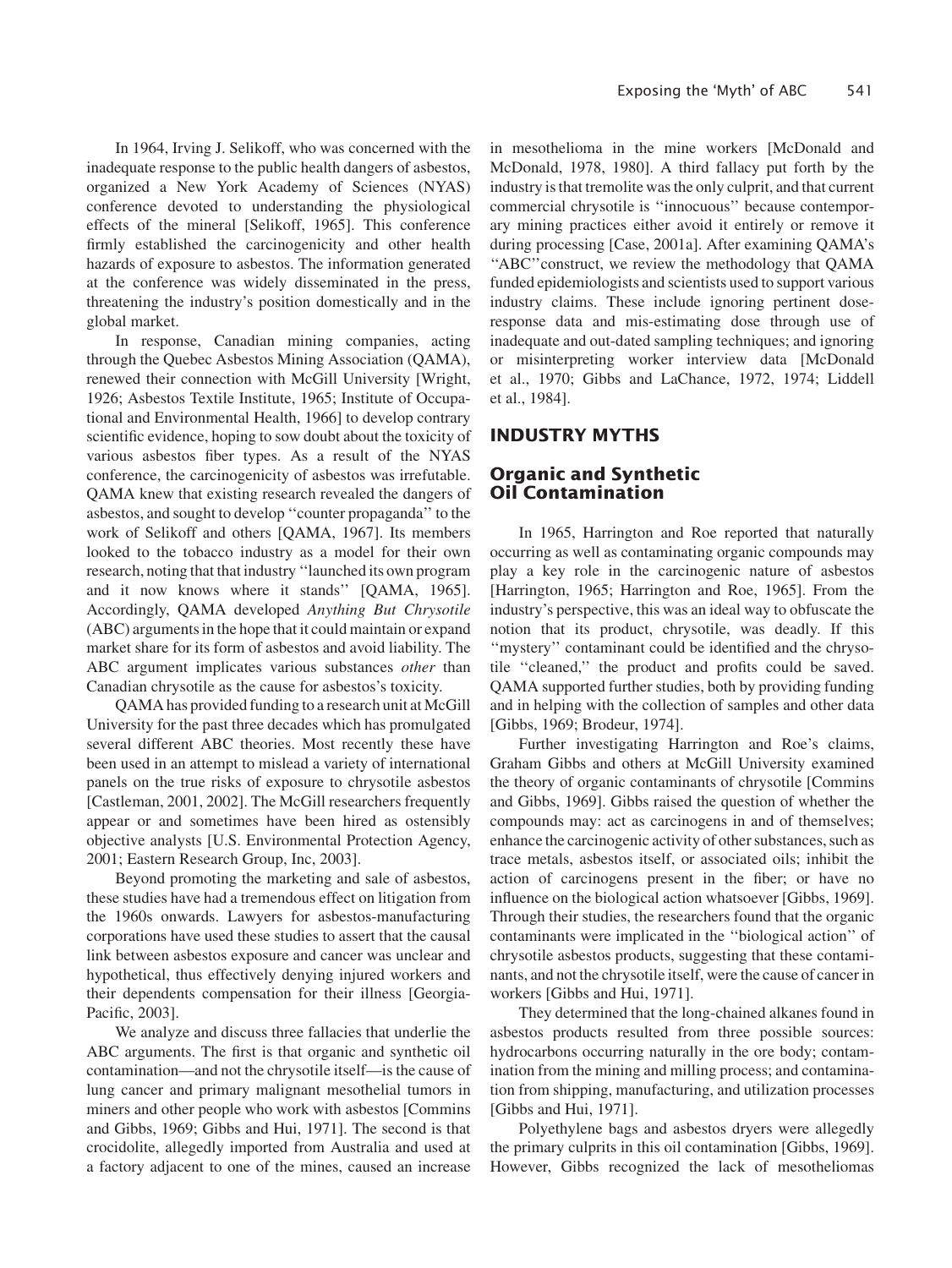occurring in animals exposed to organic compounds, and stressed the need for further investigation into the alleged link between these compounds and lung cancer. Emphasis was placed on the importance of assessing the differences in organic content in the types of asbestos to which workers were exposed, but in the end there was no evidence that organic contaminants accounted for increased cancer rates. Wagner and Berry [1969] published a report demonstrating that removal of organic contaminants from asbestos did not decrease, and in fact possibly increased, the ability of the fiber to cause mesotheliomas in rats. Therefore, the argument that oil contaminants were the chief cause of the carcinogenic effects of chrysotile exposure was no longer plausible, and had to be rejected in favor of other explanations as to why chrysotile was supposedly safe.

## Crocidolite

Studies published in the late 1970s by J.C. McDonald and colleagues offered yet another explanation for the noncarcinogenicity of chrysotile [McDonald and McDonald, 1977, 1978; McDonald, 1978]. They claimed that most of the mesothelioma cases from the mines in Asbestos, Quebec occurred as a result of exposure to crocidolite (an amphibole also known as fibrous riebeckite), which was allegedly imported from Australia for use in gas mask manufacturing at the factory located ''adjacent to'' the Johns Manville Jeffrey mine during World War II. The McGill researchers postulated that this use of crocidolite in filter pad manufacturing from 1939–1941 accounted for increased mesothelioma and lung cancer rates among miners and millers at the Jeffrey mine, even though none of them had ever worked in the factory [McDonald and McDonald, 1980]. It is interesting to note that there are no citations of interviews with workers or correspondence that could prove imported crocidolite was ever used for this purpose at the mine location. The head of shipping and receiving during the relevant time period was also unaware of any crocidolite used in the factory (A.R. Carr, unpublished communication). British regulations mandated the use of either chrysotile or crocidolite for World War II gas mask filters. It is unlikely that QAMA members involved in the production of gas masks would import crocidolite from Australia, past Japanese submarines and battleships, past other filter factories in Ontario that used crocidolite, to fill gas mask filters at a factory adjacent to the largest chrysotile mine in the world. Furthermore, Begin et al. [1992] reported that mesothelioma rates were not as elevated as one would expect if crocidolite was used in gas-mask manufacturing at the Jeffrey mine in the town of Asbestos [Begin et al., 1992]. He revealed his own doubts about the presence of amphiboles at the factory, stating that amphiboles ''may'' have been used there and noted that there were no cases of mesothelioma in other departments that were nearby, such as quality control.

Begin et al. [1992] and Dufresne et al. [1995] reviewed the detailed job histories of all twenty workers who contracted mesothelioma and confirmed that none of them had worked during World War II in the preparation of materials for the fabrication of gas masks as previously noted by McDonald, nor had any of them been exposed to crocidolite in the factory or mill during the 2-year period.

In October 2000, at a presentation to a group of asbestos defense lawyers, Bruce Case reported that the factory was located ''immediately adjacent'' to the mine and mill. He stated, ''not only had some of the men worked there, but most has [sic] to pass through the building as it contains common areas'' [Case, 2000]. However, at a deposition a year later, Dr. Case stated that he did not know where the Jeffrey factory was located [Case 2001a]. From 1928 to 1972, the factory at Jeffrey was located across an open pit mine, about a mile from the entrance to the mine and the mill [Tourist Bureau, 2002]. It is hardly believable that miners would ever walk through the old factory as a part of their daily routine; it would include a mile descent, and a 2–3 mile walk. According to F. Spertini, the mine geologist, there were no common areas and two separate roads led from the town to the factory and mine entrances. (F. Spertini, unpublished communication).

Regardless of its source, the QAMA–McGill scientists found crocidolite in the lungs of 71% of miners from Asbestos [Case, 1998]. Initially this finding was only reported for miners at the Jeffrey mine but later the researchers found lower concentrations of crocidolite in 13% of miners from Thetford [Nayebzadeh et al., 2001]. Nayebzadeh and colleagues reasserted that the crocidolite in the lungs of Asbestos miners came from exposure to imported crocidolite used in the gas mask manufacturing. However, they overlooked the fact that if crocidolite was used, it was only during the time from 1939 to 1941, and about half of the workers in their study began working after 1941. They offered no explanation for the crocidolite in the Thetford miners' lungs. The most likely source of this crocidolite was the local mine ore, not imported fibers. Two geological surveys found that mines from both areas contained blue fibrous riebeckite, otherwise known as crocidolite [De, 1961; Hebert, 1980].

How did the McGill researchers miss this information on crocidolite contamination of ore? By 1961, QAMA had been given De's doctoral thesis showing crocidolite in Quebec mines. The McGill research team cited that thesis in 1972 [Gibbs and LaChance, 1972]. However, while noting that De found actinolite in the Canadian mines, they omitted any mention of his twelve-page discussion of the crocidolite contamination of the mine ore body. Over two decades later in 1995, Dufresne and others extracted and published considerable information from the De's thesis (See Appendix, Note 1). However, they failed to mention that De had written extensively on the location as well as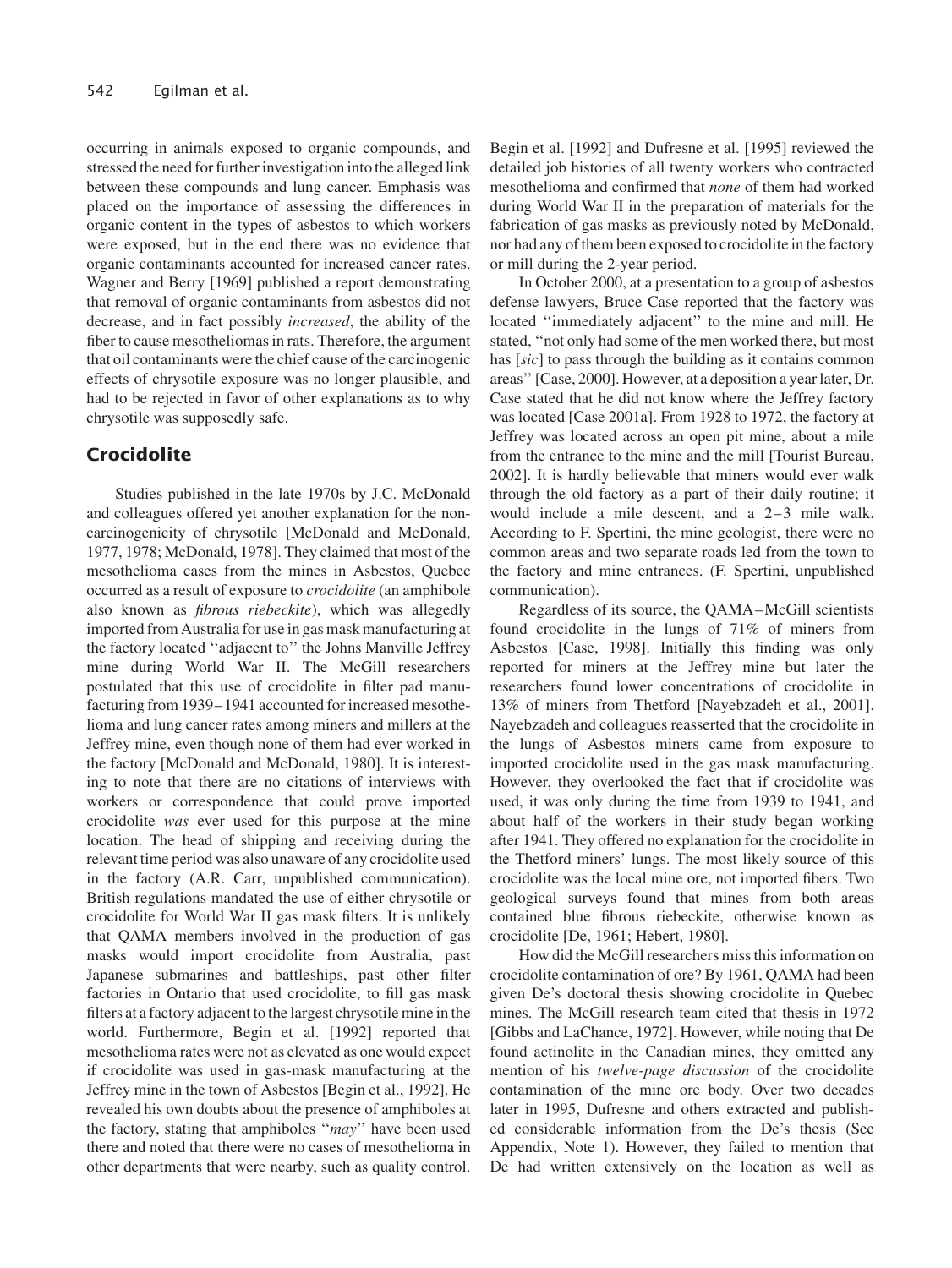performed a mineralogic and chemical analysis of the crocidolite he found in the Eastern Townships asbestos deposits. It is difficult to believe this omission occurred in error, especially since De's study was cited in 1972, 1986, and 2001 in papers that dealt with the issue of crocidolite in the miners' lungs [Gibbs, 1972; Dufresne et al., 1995; Nayebzadeh et al., 2001]. Moreover, in 2001, some of the same authors who had cited De's thesis 6 years earlier actually make a completely contradictory claim: ''Jones et al. confirmed amosite and crocidolite are not present in the rocks mined in Asbestos region'' [Nayebzadeh et al., 2001; Williams-Jones et al., 2001]. Moreover, one of the coauthors of both of these papers was aware of the presence of crocidolite in the Asbestos region [Hebert, 1980; C. Normand, unpublished communicaton].

If the QAMA-funded researchers reported on the presence of crocidolite in the ore, it would have cast a pall over any assertion that Canadian asbestos was ''innocuous.'' Even though crocidolite contamination would have been a useful scapegoat to cloak the carcinogenicity of chrysotile asbestos and support the scientific argument that chrysotile did not cause mesothelioma, it would not have served QAMA's need to show that the asbestos they sold was safe. Crocidolite could not be removed from the ore or final product and this fact would have completely undermined the argument that Canadian asbestos was ''innocuous.''

#### Tremolite Contamination

More recently, the QAMA-funded researchers have shifted the onus of increased mesothelioma risk to contamination of the ore with tremolite. In this instance, they argue that tremolite contamination of chrysotile—and not exposure to chrysotile per se—is the cause of asbestos-related cancers in miners and millers. In 1985, Peto and Doll reviewed this argument and deemed it to be of academic interest only because tremolite was found to contaminate commercial chrysotile fibers, which could be found in the end product [Doll and Peto, 1995]. In response, QAMA needed to give the impression that tremolite-free chrysotile could be safely mined and sold.

## Central-peripheral contention

The ''high-low concentration–central-peripheral mine location'' argument was first proposed by J. Corbett McDonald and Allison McDonald in a 1995 Letter to the Editor in Science. They proposed that exposure to tremolite, and not chrysotile, was the likely cause of mesothelioma cases present in miners and millers who worked in Thetford mines in Quebec [McDonald and McDonald, 1995]. It was the first in a series of articles in which the McDonalds and other QAMA-funded researchers set forth the argument that there were central (high tremolite) and peripheral (low tremolite) mines in Thetford (See Note 2). They have subsequently presented data showing that all but one of the mesothelioma cases occurred in miners who had worked in "central" (high tremolite) mines [Liddell et al., 1997, 1998; McDonald and McDonald, 1997; McDonald et al., 1997, 1999; McDonald, 1998a,b; Vacek, 1998; Nayebzadeh et al., 2001].

McDonald and McDonald [1995] cited a 1989 article by Sebastien and colleagues as the source of data indicating a wide disparity in tremolite contamination levels between central and peripheral mines in the town of Thetford Mines. However, the Sebastien study did not include, categorize, or evaluate the relationship between tremolite lung levels and mine location [Sebastien et al., 1989]. Dr. Sebastien has confirmed that his report did not examine this issue, and he was unaware of any other studies, published or unpublished, that recorded any lung fiber measurements by mine location (P. Sebastien, unpublished communication). McDonald and McDonald failed to specify the exact location or names of the area A and B mines in any published or unpublished study. The authors provided no comparative data on age, work years, date of first exposure, job, underlying disease, or time spent working in other mines [McDonald and McDonald, 1995]. Any of these variables could explain the comparative data, and in their 1997 publication, the McDonalds noted that most of the peripheral mines ''had started so recently that there were inadequate periods of latency'' for mesothelioma to occur in workers at ''peripheral'' mines [McDonald and McDonald, 1997]. As chrysotile is cleared from the lung over time, this fact alone could explain the higher chrysotile/ tremolite ratios in workers from ''peripheral'' mines [McDonald, 1994].

If the findings are not confounded by any of these factors, then the accuracy of the dose estimates used in the entire series of epidemiologic studies published on the Canadian miners must be questioned. The study by Sebastien and his colleagues used comparative chrysotile/tremolite ratios between mine workers and textile workers to justify their dose estimates [Sebastien et al., 1989]. If the mine tremolite/ chrysotile ratios used for this comparison came from two different mine worker exposure categories, then the analysis is fatally flawed.

In 1997, the McDonalds published a detailed explanation of the ''tremolite hypothesis,'' claiming that they had ''re-analyzed'' the data found in Sebastien et al. [1989]. However, they did not present any data or analysis of lung tremolite levels [McDonald and McDonald, 1997]. The authors presented mesothelioma rates in terms of ''central and peripheral'' locations, but they again did not provide any specific information on the exact mine locations [McDonald and McDonald, 1997]. Gibbs categorized, at most, nine mines at Thetford Mines, and he did not classify them as central and peripheral, but McDonald and his colleagues refer to 15 mines in another paper and 21 mines in still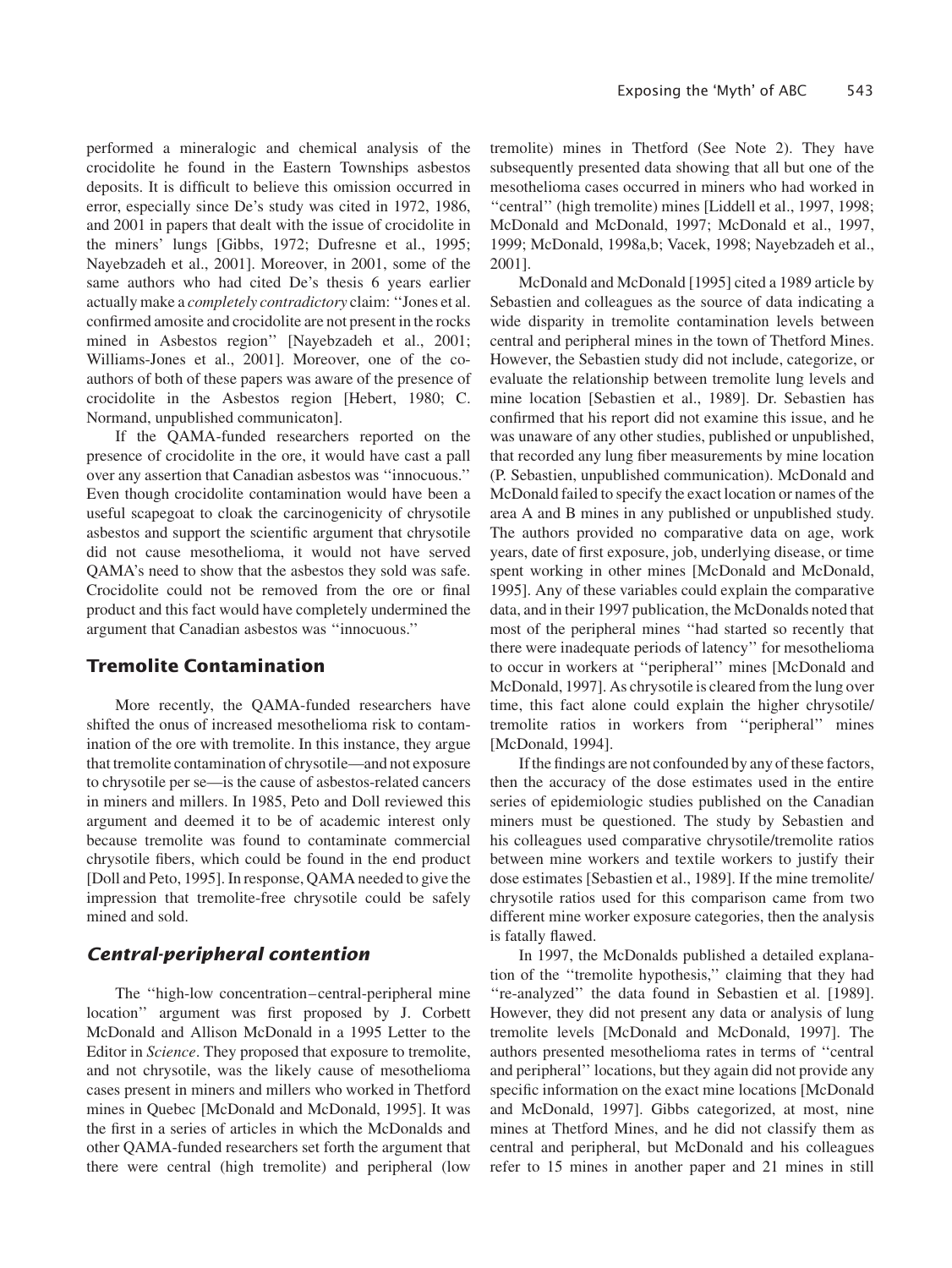another [Gibbs, 1979; McDonald and McDonald, 1997; Nayebzadeh et al., 2001]. Of the ten studies that have based their conclusions on the distinction between central and peripheral, the 1995 letter to Science is the only publication that provides any foundation for this proposition [McDonald and McDonald, 1995]. Four other papers, all of which are coauthored by the McDonalds, erroneously cited Sebastien et al. [1989], and not the *Science* letter, as the source for the data on different tremolite levels, while five other papers failed to provide any basis for this conclusion [McDonald and McDonald, 1995, 1997; Liddell et al., 1997, 1998; McDonald et al., 1997, 1999; McDonald, 1998a,b; Vacek, 1998; Nayebzadeh et al., 2001].

The assertion that the Thetford mines have varying tremolite contamination levels conflicts with other published data on this topic. McDonald et al. [1997] cited Sebastien et al. [1989] and Gibbs [1979] as support for the centralperipheral theory. However, Gibbs, a McGill colleague, published contrary and confusing information on this intermine difference [Gibbs, 1979]. He concluded that differences in tremolite concentration, if they existed, could not explain differing disease rates [Gibbs, 1972, 1979]. He also noted that the mines were all part of the ''same ore body'' and there was no geological evidence showing any difference between the mines in Thetford Mines [Gibbs, 1979].

In pursuit of the missing data, we contacted J.C. McDonald and Janet Hughes (co-author of a post-1995 study). Dr. Hughes did not know which mines were central and which were peripheral (J.M. Hughes, unpublished communication) and McDonald has yet to respond to our inquiries. Case, a co-author of another paper with the McDonalds that relied on the distinction between high and low tremolite mines, also stated that he did not know which mines were central and which were peripheral [Case, 2001b].

It is hoped that it is only the citation that needs to be rectified. However, this incorrect citation, which was overlooked by the reviewers of ten separate articles in five different journals, is further evidence of shortcomings in and the importance of the peer review process [Egilman and Reinert, 2000]. The perpetuation of this error has cast the mantle of sound science upon the tremolite hypothesis. In 1997, McDonald and colleagues contended that, based on the low disease rates in peripheral mines, ''the explanation [for the high rate of mesothelioma] is mineralogical'' [McDonald et al., 1997]. Liddell implied that the medical community had ''generally accepted'' this high-low distinction when he asserted, without citation, that ''...contamination of the chrysotile by fibrous tremolite was known to be much greater in the central than in the peripheral area," going on to conclude that ''...it is now clear for all practical purposes that [the excess incidence of mesothelioma] was confined to the central area there (Emphasis added)'' [Liddell et al., 1998]. More recently, the Canadian researchers have used

this evidence before the World Trade Organization and in U.S. tort litigation to buttress the proposition that chrysotile is not a cause of mesothelioma [World Trade Organization, 2000]. Medical literature based on the central-peripheral tremolite distinction continues to be used as an argument to promote the sale of Canadian chrysotile in the developing world [Browne, 2000].

## Tremolite-free argument

The second theory put forth by the QAMA-funded McGill researchers is that there are mere trace amounts of tremolite in the asbestos mined today because it is avoided during mining or removed during the milling process. Kevin Browne presented these arguments at the International Seminar on Safety in the Use of Chrysotile Asbestos held in Havana, Cuba; the transcript bears the Asbestos Institute logo and is available at http://www.chrysotile.com/en/ hltsfty/browne.htm (See Note 3). He states that all Canadian mine-related cases of mesothelioma were related to tremolite contamination. However in 2001, when one of the authors (DE) asked, Browne did not know whether or not Black Lake, the only operating mine at the time, was a central or peripheral mine. After ''checking'' a few days later, he reported that it was a peripheral Thetford mine and therefore had low tremolite contamination (K. Browne, unpublished communication). The Black Lake mine is not even in Thetford; it is 6 miles away in the Town of Black Lake.

The McGill researchers use four pieces of evidence to support the "Tremolite-Free Argument" for Canadian chrysotile production. A description of the mining process and the route tremolite travels to get into the final product will highlight each argument used by the researchers, and demonstrate the inherent flaws of each. In reality, the mining and milling process actually *adds* tremolite to chrysotile. The process is described by Spertini (See Note 4).

While it is clear from this process that most of the tremolite is bagged with the short fibers, the Canadian asbestos industry has presented several arguments in the attempt to show that current chrysotile product is tremolitefree. For example, industry advocates note that Frank and colleagues were unable to find tremolite in any UICC-sample chrysotile, which was prepared in the late 1960s [Frank et al., 1998]. However, at that time, it was undisputed that the chrysotile product contained tremolite—as it has been found in the mines, as well as in the lungs of miners and textile workers who used Canadian chrysotile [Dufresne et al., 1995]. The most likely explanation for Frank's tremolite-free samples is that the samples were taken from crude 1 and 2 ore. Historically, the highest-grade chrysotile, crude 1 and 2, did not go through the usual milling process. Miners hand-picked this product from veins of pure chrysotile and it was not milled at the mine (F. Spertini, unpublished communication).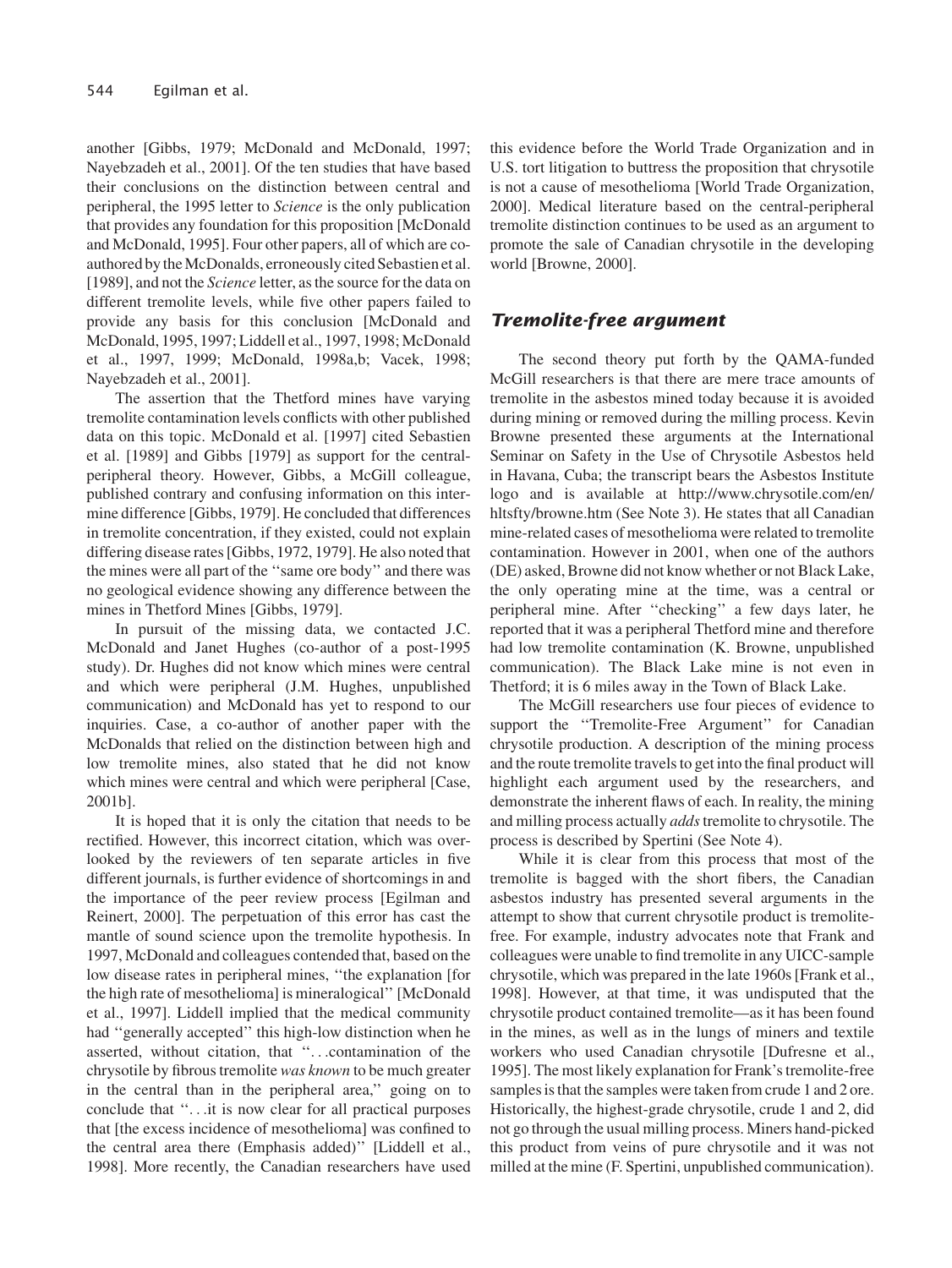Another myth is that tremolite is removed from the chrysotile in ''processing.'' Bruce Case has claimed that this process takes place at Canada's last and largest operating mine, Black Lake [Case, 2001a]. In fact, Case himself has admitted that he ''do[es] not know how the milling process [works]'' or, indeed, the basis for claiming that tremolite can somehow be separated from the chrysotile fibers:

I don't know why it is that the miners' lungs, for example, contained so much tremolite whereas the end product users' lungs contained so much less tremolite. Something happens in the processing to remove the tremolite. [W]e can talk about water filtration, we can talk about screening, we can talk about milling but the exact mechanism by which it happens or it occurs I don't know [Case, 2001a].

Contrary to Case's testimony, we cannot ''talk about'' water filtration at Black Lake. That is because the mine is located at the bottom of a waterless lake. It took 4 years to drain the lake and at the time it was viewed as an engineering marvel. There is no water in the milling process, either. No one who has ever visited or reviewed the mine or milling process at Black Lake would ever make this mistake. Case's testimony makes it clear that neither QAMA nor its researchers had sufficient evidence or knowledge to make their claim that tremolite could be removed from the supposed less-dangerous chrysotile.

McGill researchers continue to insist in the literature that there is no tremolite in today's chrysotile. For example, Williams-Jones and colleagues claim that ''Amphibole-free chrysotile can be produced from the Jeffrey mine, and other chrysotile mines, provided that appropriate measures are taken to avoid contamination of the ores'' [Williams-Jones et al., 2001]. While this may be true, any inference that current or past production has utilized these ''appropriate measures'' is incorrect and misleading. Despite the results of this study, the newest shaft at the Jeffrey mine is located in one of the most heavily tremolite-contaminated parts of the mine (C. Normand, unpublished communication).

As discussed earlier, tremolite and other fibers released during the mining process end up in the bags of end product. Therefore, it is likely that current and past shipments from the Jeffrey mine, as well as from all other Quebec mines, were contaminated with tremolite, crocidolite, and amosite [De, 1961; Gibbs, 1972]. This conflicts with information dispensed to the public under The Asbestos Institute logo [Browne, 2000]. The Asbestos Institute does not mention the fact that crocidolite and amosite are also present in the mine ore, and claims that tremolite is removed through various mining and milling processes [De, 1961; Browne, 2000]. This is simply untrue. In fact, other McGill researchers have shown that a substantial quantity of the mined tremolite ends

up in the lungs of textile workers [Gibbs, 1972; Sebastien et al., 1989]. Clearly, the idea that current shipments of asbestos are amphibole-free is absolutely false, and one that continues to pose a grave threat to the health of mine workers. It remains to be seen whether the mine operators will implement Williams-Jones and colleagues' suggested survey techniques in the future.

# QAMA'S FLAWED METHODOLOGY

#### The Textile Mystery: Another ABC

The QAMA-funded McGill researchers have claimed that, even if fiber mined from Canada causes mesothelioma and lung cancer, studies show that the dose required to induce these diseases is so high that there is no practical risk to current workers. Yet studies of textile workers exposed to the same fiber have revealed that the ''slope of the exposure response lines for lung cancer in the textile industry was some fifty times steeper than that observed in Quebec chrysotile miners and millers...'' [McDonald, 1998b]. They have dubbed this variation the ''textile mystery'' and have failed to provide any kind of explanation for it [McDonald, 1998b]. Ignoring the textile dose response data, the McGill researchers have vociferously opposed the French chrysotile ban before the WTO. In testimony at the WTO hearings, chrysotile asbestos product manufacturers have claimed that their chrysotile products did not in any way contribute to workers' asbestos-caused mesotheliomas and lung cancers (B.I. Castleman, unpublished communication). J.C. McDonald sat with the Canadian legal team, separate from all other experts, and presented part of Canada's argument at the appeal of the WTO ruling on the French ban (B.I. Castleman, unpublished communication).

McDonald summarily dismissed a number of possible explanations for this apparent disparity between mining and textile dose responses, including miscalculations in dose measurement or errors that occurred when the Canadian researchers converted particle to fiber counts. He asserted, ''There is nothing to suggest that the estimates of cumulative exposures in the relevant cohorts were seriously in error although questions of peak exposures and fibre size distributions in ambient air have not been examined (Emphasis added)'' [McDonald, 1998b]. However, the McGill researchers evaluated the quality of the dose estimates quite differently when they first reported them [Gibbs and LaChance, 1972, 1974]. While McDonald flatly stated that errors in measurement or actual differences between these populations could not explain more than a tenfold difference in the dose-response slope, Gibbs [1972] and Gibbs and LaChance [1972] reported that dose estimates alone differ by more than one-hundred-fold for the same job, both within the same mine and between mines. Gibbs and LaChance [1974] noted ''If membrane filter and midget impinger counts were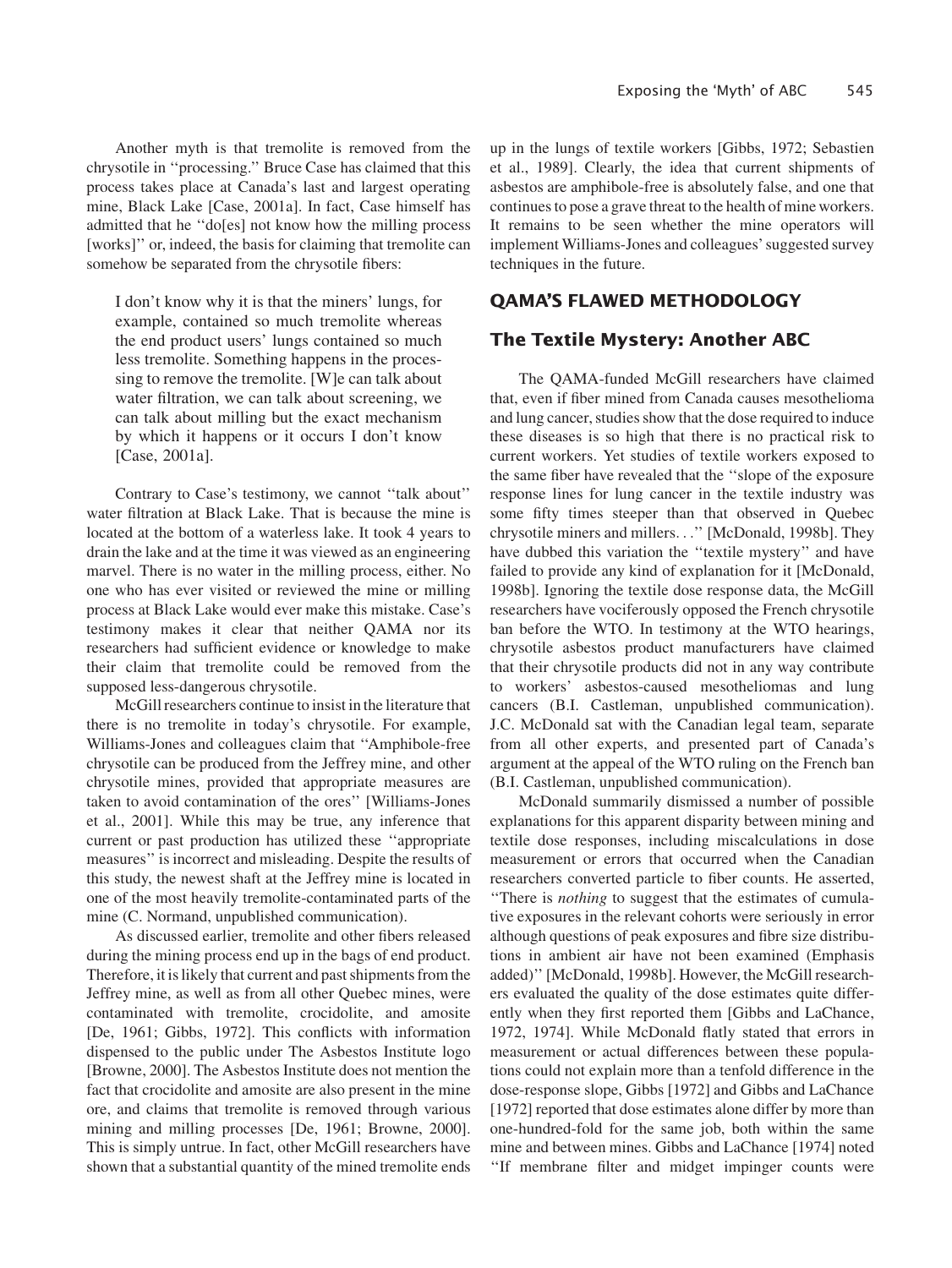considered by work area, it was clear that the ratios of the two in some mines were of a different order [of magnitude] from those in others where the same process was employed...(Emphasis added)'' [Gibbs and LaChance, 1974].

Conversion from particle to fiber counts compounded the dose estimate problem: ''Though only 87 pairs of samples were collected in this pilot investigation, these were sufficient to demonstrate that no single conversion factor could be applied to all mines or to all work areas within a mine (Emphasis added)'' [Gibbs and LaChance, 1974]. In low fiber specimens, which accounted for nearly one-third of the samples, the QAMA–McGill researchers found that particle counts were inversely correlated with fiber counts. That is, the higher the particle counts, the lower the fiber exposure [Gibbs and LaChance, 1974]. They concluded, ''Thus, the conversion of dust-disease relationships for the Quebec mining and milling industry to fiber-disease relationships does not seem possible at the present time'' [Gibbs and LaChance, 1974]. However, later ignoring their own data and recommendations, McDonald et al. [1980b] converted from particle to fiber dose estimates. It appears that incorrect dose estimates and a systematic bias against diagnosing asbestosrelated disease in the Canadian asbestos mining region may explain the textile mystery.

# Mis-Estimating the Dose: Particles Are Not Fibers

Gibbs and Hui [1971] used available dose measurements from 1949 to 1966, which were measures of ''total'' particles collected by midget impinger. This method cannot distinguish fibers from other dust particles, such as silica and other "non-toxic" dusts [Egilman and Reinert, 1996]. Only *fibers*, which may or may not be captured in the total particle measurements, cause disease. In reality, it is difficult to make accurate estimates of the actual exposure of the Canadian miners and millers during that period. However, the estimates that have been made indicate that the miners were, in all likelihood, exposed to fewer fibers than were the South Carolina textile workers—rather than the other way around. The dose estimates from the QAMA–McGill mine studies are wholly inaccurate. Based on the comparative mine/textile risk ratio, it seems clear that they have systematically overestimated the actual exposures.

As early as 1951, QAMA researchers realized that the accurate calculation of dose estimates for Quebec miners was impossible. While the problem of dose conversion exists in all studies that are based on historical particle count data, this problem was exacerbated in the mine studies due to the large number of locations and jobs involved. As Vorwald, a consultant to the QAMA, wrote to Cartier, the director of the QAMA industrial disease clinic in Thetford mines, the data did not exist (See Note 5). Cartier later served as a consultant to the QAMA.

What was clearly ''impossible'' in 1951 became the dose reconstruction of 1971 [Gibbs and Hui, 1971]. Dr. McDonald was aware of this problem by no later than April 23, 1969. During the discussion period following his chairing of a session on asbestos measurement techniques, which was highly critical of the midget impinger method, he asked, ''Can an inaccurate instrument like the midget impinger (MI), give an accurate result?'' [Shapiro, 1970]. Despite the MI's drawbacks, the QAMA researchers have continued to use MI data to estimate exposures through the 1990s, a quarter of a century after the mines converted to fiber counting. Dose-response relationships based on a completely inaccurate, but apparently large set of exposure data, provide a false sense of statistical security to these results.

## Measuring Visible Fibers: The Iceberg Effect

The measurement of fibers by light microscopy and any conversion from particle to fiber count rests on the assumption that the visible fibers measured constitute some fraction of the total number of fibers present in the air. This is because most fibers present in the air are not visible under light microscopy. In addition, by convention, light microscopy does not measure fibers measuring less than 5 microns in length [Sebastien et al., 1989]. Therefore, for QAMA– McGill exposure estimates to be considered valid, two requirements must be met. First, there must have been a consistent proportional relationship between visible fibers and total fibers. This also necessitates a consistent relationship between visible fibers and fibers less than 5 microns in length in various processes (i.e., mining, milling, and maintenance). These relationships needed to be maintained over a 60-year time period during which many processes changed dramatically.

Second, in order to compare exposures between two completely different processes like mining and textiles, the ratio of visible to invisible and uncounted fibers must be similar. There are more invisible fibers per visible fiber in textile manufacturing than in mining. Therefore, each textile fiber counted represents more invisible fibers than each mine fiber counted. An examination of the mining, milling, and textile processes and the history of fiber measurement techniques indicates that neither of these two requirements was ever met in the context of the QAMA–McGill research.

Nicholson [1986] summarized the main technical problems in establishing asbestos exposure-disease relationships:

Even with the advances in fiber counting techniques, significant errors may be introduced into attempts to formulate general fiber exposureresponse relationships. The convention now in use, that only fibers longer than  $5 \mu m$  be counted, was chosen solely for the convenience of optical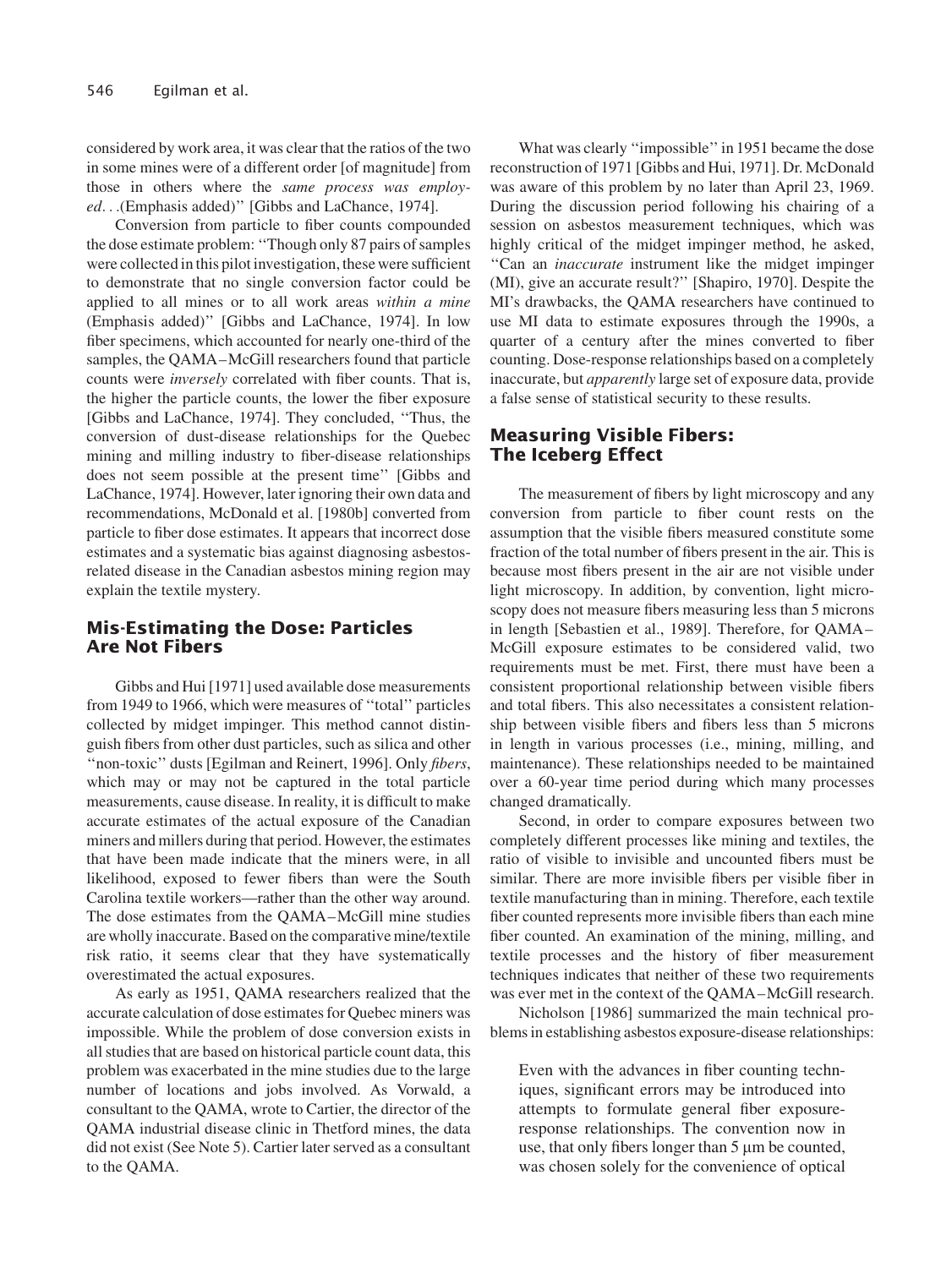microscopic evaluation (since surveillance agencies are generally limited to such instrumentation). It does not necessarily correspond to any sharp demarcation of effect for asbestosis, lung cancer, or mesothelioma. While it is readily conceded that counting only fibers longer than  $5 \mu m$ enumerates just a fraction of the total number of fibers present, there is incomplete awareness that the fraction counted is highly variable, depending upon the fiber type, the process or products used, and even the past history of the asbestos material (e.g., old vs. new insulation material), among other factors. For example, the fraction of chrysotile fibers longer than  $5 \mu m$  in an aerosol can vary by a factor of 10 (from as little as 0.5% of the total number to more than 5%). When amosite aerosols are counted, the fraction longer than  $5 \mu m$  may be  $30\%$ , extending the variability of the fraction counted to two orders of magnitude [Nicholson, 1986].

Fiber length is not the only consideration relevant to fiber counting. Nicholson also notes that as many as half of the fibers may have been missed using optical microscopy that cannot measure fibers of the smallest diameters (See Note 6).

Asbestos fiber-counting is a ''tip of the iceberg'' phenomenon because fibers are counted by light microscopy. Since chrysotile fibers split longitudinally, some of the fibers are too narrow to be seen and are not counted. The first steps of the textile process are specifically designed to split fiber bundles; therefore, textile exposures involve a higher percentage of thin (invisible) fibers than mill or mine exposures [Dement and Harris, 1979]. As a result of increased fiber splitting in the textile process, each fiber counted represents many more uncounted fibers than those in the mining and milling process [Nicholson, 1986; See Note 7].

## Mesotheliogenic Potential of Thin Fibers

Fiber width is clinically important to carcinogenic potency. Thinner fibers (generally less than  $0.1 \mu m$ ), which are invisible under light microscopy and therefore uncounted, are far more mesotheliogenic than wider (visible) fibers [Pott et al., 1972; Stanton et al., 1981; Lippmann, 1988]. Lippmann first noted this explanation for the ''textile mystery" in 1988:

''The origin of this lower risk [for miners] is not fully understood, but part of the difference may lie in the different fiber size distributions between the mining and milling of chrysotile and its use in a textile plant or other production facility (See Note 8).''

## Critique of McGill Dose Estimates: Sampling Methods

The McGill researchers based their dose estimates on midget impinger measurements taken between 1948 and 1966.<sup>1</sup> However, cohort workers were most heavily exposed before 1946. In fact, the QAMA began the exposure measurement program to help control dust levels. Case [2001a] claimed that the exposure sampling, because it relied on 4,152 individual samples, reflected real exposure levels and was of high quality, stating that ''...this is far more data than you're ever going to get in the average epidemiological study, this was a monumental task,'' and ''...this environmental data base was of a quality better than most.'' Gibbs asserted, ''Measurements from other sources such as government reports, insurance companies, mining companies, and others were consulted and data gathered when necessary using surveys by the research team. The distribution of measurements was such that it was possible to obtain a reasonable estimate of the concentrations associated with most jobs and work areas on an annual basis'' [Gibbs, 1994].

However, Gibbs and LaChance [1972] admitted the poor quality of sampling from the factory in the town of Asbestos, noting, ''A total of 3,096 dust measurements, made periodically since 1944, was used as a guide to the exposure in the factory. Since they were made by several different persons using various methods, including the Greenberg Smith impinger, midget-impinger, and Owens jet sampler, these measurements were less satisfactory than those for the mills.'' Nonetheless, the QAMA–McGill researchers based several publications on these data [Liddell et al., 1997, 1998; Liddell and McDonald, 1980; McDonald, 1980; McDonald and McDonald, 1980; McDonald et al., 1980b, 1993, 1997, 2001].

In 1984, they asserted, ''We cannot claim precision or certainty for our estimates, only that the available data more plentiful in this industry than most others—were used to the best of our ability'' [Liddell et al., 1984]. Despite the fact that these researchers recognized that the MI samples were of no practical value, they acknowledged that ''No attempt was made to extend work histories beyond 1966 because exposure levels in the period 1967–75 were much lower than in the past, and exposure in a short period before death could not be expected to contribute to risk'' [Liddell et al., 1984]. However, the QAMA–McGill researchers followed the cohort until 1992, finding that about one-quarter of the cohort had significant post-1966 exposures long before they died [Liddell et al., 1998]. Incredibly, although they had access to the cohort and could have prospectively determined exposure levels from 1966 forward, the QAMA–McGill researchers merely projected the previous 18 years of exposure data measurements forward to 1992 [Liddell et al., 1998].

Some of the studies say the dose estimates began in 1948 and others report 1949.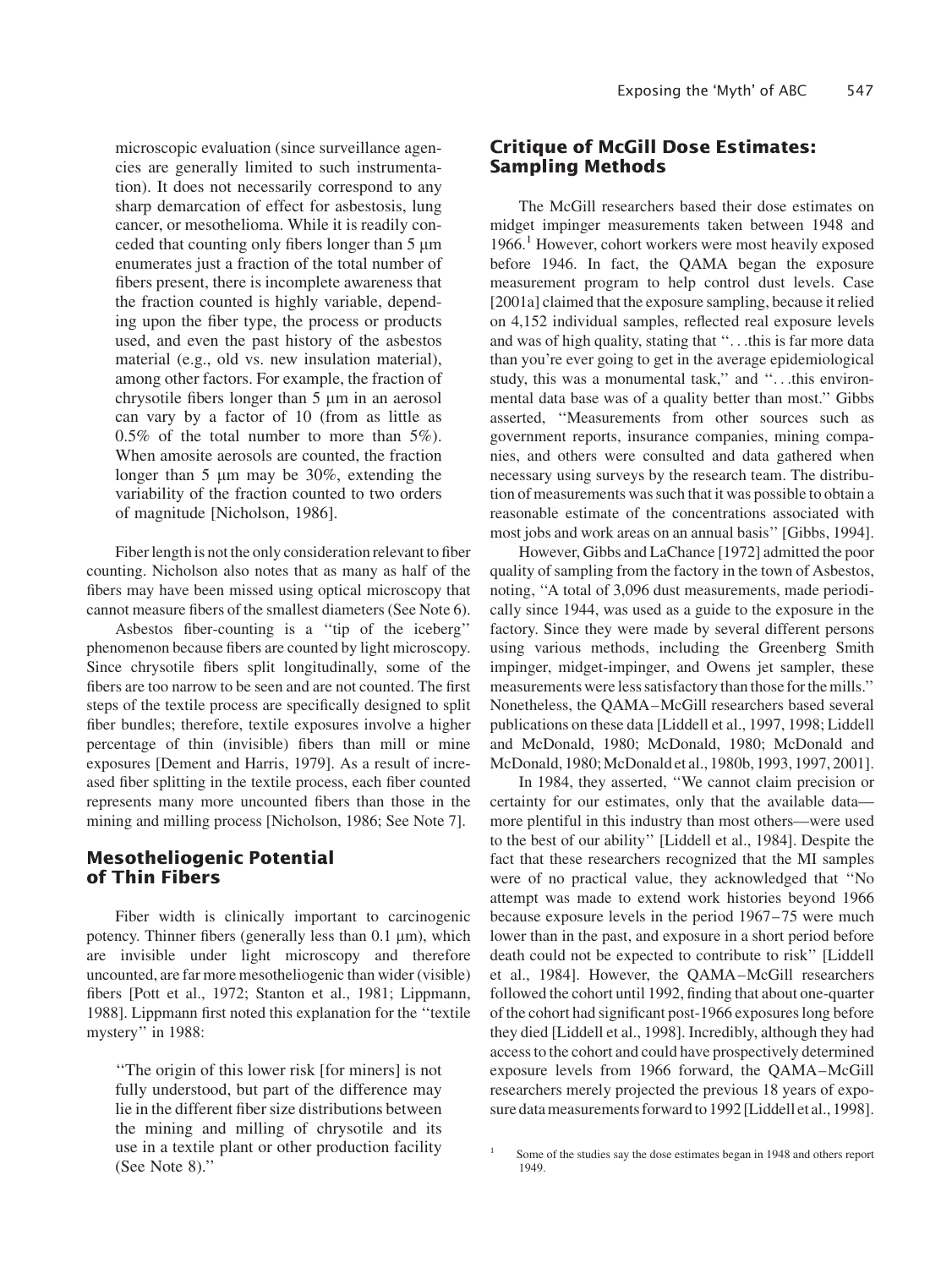In addition to attempting to equate the *quantity* of measurements with quality, the QAMA–McGill researchers' presentation of the quantity of samples is also misleading. In fact, a very small percentage of samples were taken, given the number of mines and mills, job classifications, variability of exposures in the same process within and between mines, and the 80-year follow-up period. The QAMA mine owners sampled 44 mines. Each mill and mine had at least eight major processes, each of which resulted in variable particle counts and particle/fiber ratios taken over an 18-year period [Gibbs and LaChance, 1972, 1974]. In actuality, the QAMA sampled each of the major mine processes an average of less than once every 3 years for between 5 and 30 min. Furthermore, QAMA never monitored two large cohorts of workers, miners, and maintenance workers who comprised 20–30% of the entire study population [Gibbs, 1972].

Gibbs based his dose estimates for these groups on interviews with workers, which depended on remembered visual estimations of dust levels. In his PhD thesis he noted, ''Visibility, which was affected by fog and lighting, as well as dust, probably played a part in the workers' assessment in underground mines and mills and may have led to an overestimation of dust levels (Emphasis added)'' [Gibbs, 1972]. It should be noted that lighting and distance variables alone could result in particle estimate differences of onehundred-fold [Hemeon, 1963]. This problem is compounded by the fact that visibility is a function of total particles and not fiber counts. The researchers stated that their ''historical analysis,'' based on interviews, indicated that the maintenance workers had high exposures compared to the miners [Gibbs and LaChance, 1972]. This may be true, but Gibbs later reported that miners had twice as much pleural disease as millers or rock crushers in the same mines and the maintenance workers who generally worked in the mill or other process buildings [Gibbs, 1979].

In 1971, Gibbs noted that there was ''general...agreeagreement'' among the workers questioned on remembered dust conditions [Gibbs and LaChance, 1972]. However, in another paper published 12 years later, Liddell et al. [1984] noted that the occupational histories often conflicted with written records. The QAMA–McGill researchers applied the dose estimates based on worker interviews to particular types of jobs, which included 13,346 different job descriptions [McDonald et al., 1971]. Gibbs ''reduced'' these to 5,783 different jobs in thirteen general exposure categories, and then applied these individual exposure categories to individual work histories based on written records. It should be noted that on the average, each worker had ten different jobs [Gibbs and LaChance, 1972].

Gibbs claimed the QAMA samples were taken to assess both industrial dust control effectiveness and individual exposures. In the same paper, he also noted that the midget impinger is ''a relatively short-term instrument, is difficult to use for personal monitoring and is not specific for fibers''

[Gibbs, 1994]. Gibbs reported that QAMA knew which samples were recorded for control purposes and which were collected to be ''representative'' of actual exposures. However, no breakdown of the relative proportion of samples in each category has ever been provided and there is no indication that any personal sampling was ever done [Gibbs, 1994]. Interestingly, in the same paper, Gibbs criticized Dement's textile exposure estimates for failing to provide ''information on whether or not samples were personal samples'' or any information on ''the distribution of locations at which side by side samples were taken'' [Gibbs, 1994]. Each midget impinger sampling lasted between 5 and 30 min and thus, could not possibly reflect average daily—let alone yearly—exposures. QAMA did not record counts below the supposed ''exposure limit'' and the QAMA–McGill researchers never indicated what the ''exposure limit or limits were during the relevant time period or how they dealt with these 'unrecorded' measurements in their dose estimates'' [Gibbs, 1994].

#### Missing Data Points

In 1972, Gibbs and Lachance hinted at the inadequacy of the sampling locations when they reported the results of new samples taken ''to obtain information in areas where no dust measurements had previously been made'' during the preceding 60 years [Gibbs and LaChance, 1972]. These areas included most of the job categories involving exposures. While they reported that this data was missing for only three mines, these actually represented ten mines, which had either previously merged or whose exposures the authors felt were comparable. Another five mines were closed at the time of the study and no data of any sort appears to be available for the workers at these mines [Gibbs, 1972]. Gibbs collected some samples for each of the job categories, but he created and used an entirely new method for measurement, one which is not completely described and does not appear to have been validated in any way [Gibbs, 1972]. Gibbs made no attempt to compare these results to the midget impinger total particle counts that were available for the rest of the workers. Although ''median''values are reported in the published paper, many of these values correspond to only single sample results [Gibbs, 1972].

Gibbs and Lachance [1972] based much of their dose reconstruction on the aforementioned biased results. They reported that maintenance workers had higher exposures than millers, but the range of exposures for maintenance workers was 1.1–61.8 (personal samples). The range for mill workers was 0.3–159 (area samples). Moreover, the exposure measurements varied widely. Gibbs published the data on between-mine variance, but omitted data on the variation of doses at the same mine for the same job. In fact, Gibbs found that exposures at the same mine for the same job had a range of as much as 200% [Gibbs, 1972].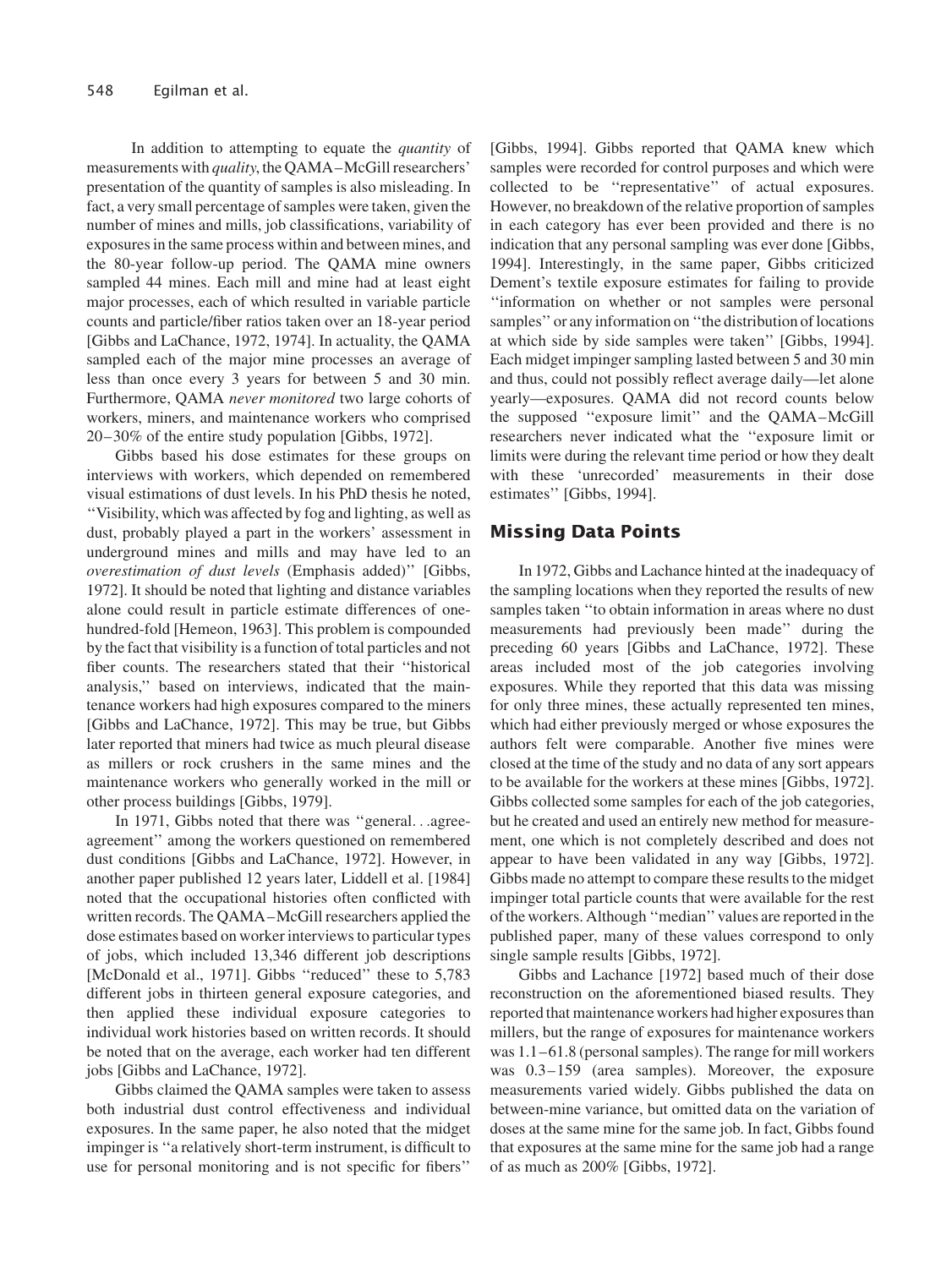# Particle-Fiber Conversion Issues

QAMA has long known both the impossibility of estimating asbestos fiber exposures for every job class, and the irrelevance of particle counts in determining toxicity. In 1953, the QAMA executive board meeting minutes noted, ''The industrial hygiene surveys that have been made in the past, and in which only dust particles were measured, are practically without value'' [Jackson, 1953].

QAMA waited 20 years to change to membrane filter measurement after receiving this information. The McGill researchers were left with only particle counts, but if the particle counts could not be correlated with fiber counts or were inversely related to fiber levels, then the particle counts were useless as indices of exposure to determine asbestos toxicity. Gibbs and Lachance tested this hypothesis by performing 87 matched pairs of tests utilizing light microscopy and membrane filters to count fibers and comparing these with midget impinger particle counts [Gibbs and LaChance, 1974]. They found that, overall, the relationship between particle counts and fiber counts were 13% better than random number generation. Incredibly, for low fiber count exposures, the particle counts were inversely related to fiber exposures. This inverse relationship occurred in more than one-third of the samples (31/87). Therefore, for at least one-third of the particle counts, it was determined that the higher the count, the lower the workers' exposure to asbestos. Gibbs and Lachance note:

For thirty-one samples with less than one fiber per field, the linear correlation was very close to zero, -0.03, and the correlation of log rhythmically transformed data was 0.25. However, these correlations suggest that for all mines the regression lines are unsatisfactory for the prediction of fiber counts from impinger counts, as the improvement and prediction for the best correlation, 0.45, is only 13% better than a conversion obtained at random. Thus the conversion of dust disease relationships to fiber disease relationships does not seem possible [Gibbs and LaChance, 1974].

Gibbs and Lachance acknowledge the poor correlation of side-by-side midget impinger samples and recommend

that safety standards, at least in this industry, should continue to be based on dust counts for which there is considerable epidemiologic support rather on fiber counts, for which there is no direct evidence [Gibbs and LaChance, 1974].

They concluded, ''The conversion of dust disease relationships for the Quebec Mining and Milling Industry

to fiber disease relationships does not seem possible at the present time.'' Gibbs and Lachance suggest that even though we now know that the fiber and not the particle causes disease, and most of the particles counted are not asbestos, that safety standards should continue to be based on particle counts.

The lack of scientific validity of these dose estimates did not stop the QAMA-funded McGill research team. They selected a single conversion factor for all processes and henceforth all subsequent publications have relied on this single value (although minor adjustments to the value have been made from time to time). McDonald states in a 1973 IARC conference publication that dust-sampling methods, in addition to unreliable particle-fiber conversions, produced data too variable to be considered a reliable basis for estimating exposure [McDonald, 1973].

#### Attempted Corrections

By 1989, the QAMA-funded McGill researchers realized that they needed to provide better justification for their high dose estimates. Since the chrysotile came from the same mine, the most obvious and simple explanation for this ''mystery'' appeared to them to be the inadequacy or non-comparability of the dose estimates from these two operations. After all, they had already shown that there was, at best, no correlation between particle and fiber counts in the QAMA sampling. At worst, there was an inverse relationship between particle and fiber counts [Gibbs and LaChance, 1974]. On the other hand, the textile particle counts correlated with fiber counts because each textile process produces a narrow range of particle/fiber ratios. The researchers tried to ''fix'' this clearly irreparable problem with the dose estimates by comparing particle counts to retained fiber levels in the lung [Sebastien et al., 1989]. This could only add another level of error since, as they noted, lung fiber counts depend on retention, clearance, and dissolution (See Note 9).

Sebastien reasserted the inadequacy of the original QAMA–McGill exposure data, stating:

Initially we thought it might be appropriate to use regression analysis to relate exposure, intensity (mpcf) to lung fibre concentrations in the two series and to compare observed values in one with those expected by application of the regression equations from the other. Although the results obtained by this approach were similar to those from the matched pair and stratification analyses, we have not quoted them here because the underlying assumptions as to linearity did not seem justified [Sebastien et al., 1989].

The researchers compared the ratio of chrysotile exposure in millions of particles per cubic foot in miners and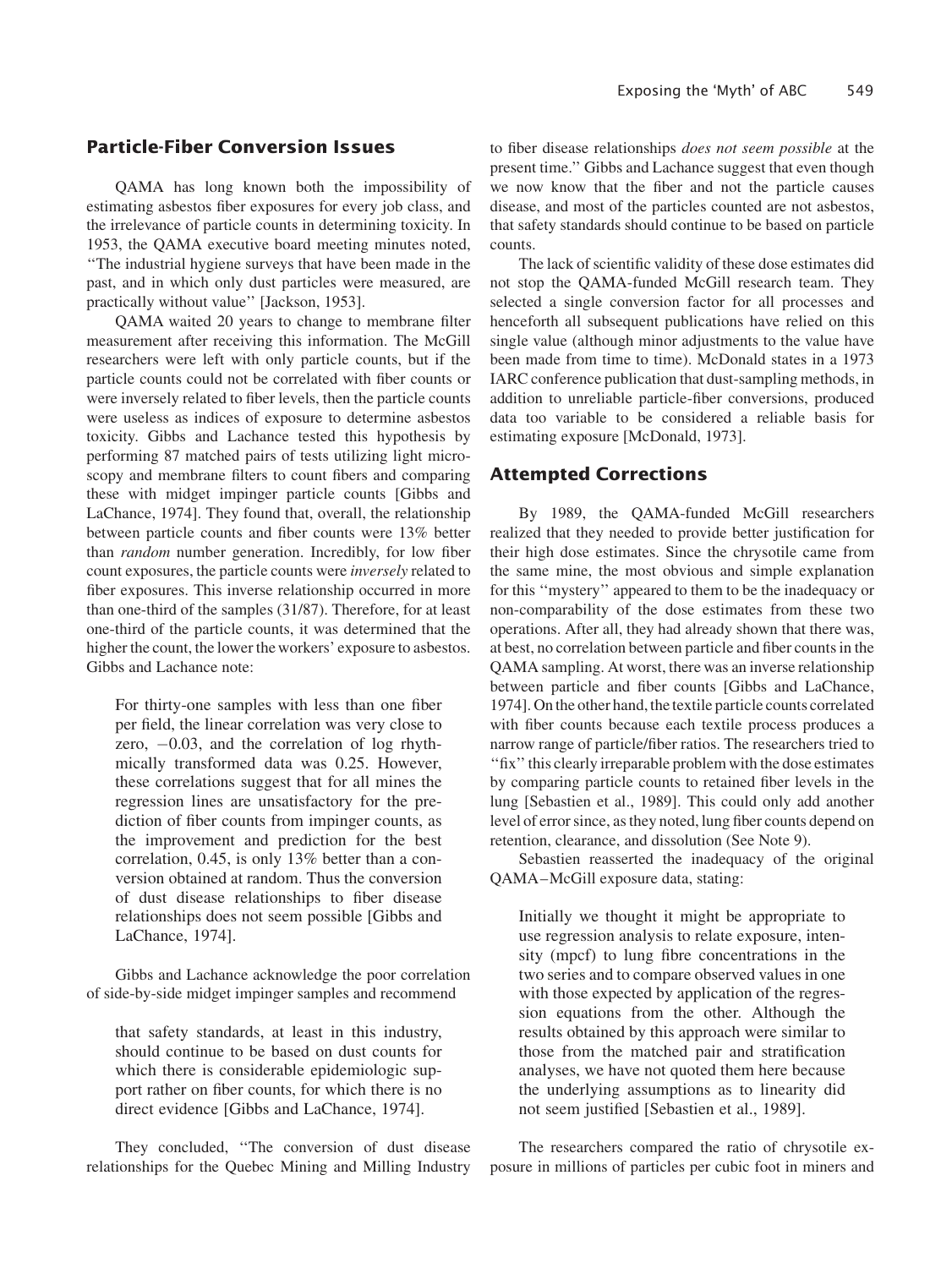millers, with the exposure data from textile workers in South Carolina with the amount of retained chrysotile and tremolite in the worker's lungs [Sebastien et al., 1989]. However, the QAMA–McGill researchers selected lung cancer cases for 8% of the Charleston workers but 25% of the Quebec miners. This introduced another systematic bias, since it is likely that workers with lung cancer had higher exposures to asbestos. The selected cases from Thetford were not even representative of the Thetford cohort, as Sebastien noted, ''high [exposure] values were over-represented in necropsied cases'' [Sebastien et al., 1989]. Ironically, they concluded that tremolite was not responsible for the ''higher risk of lung cancer in Charleston. In fact, ... The analyses indicate the reverse.''

The QAMA–McGill researchers did not count fibers less than 5 µm and they only analyzed "the first five fibers seen.'' Not surprisingly, the mean diameters and fiber lengths were similar. Unfortunately, the comparison of mean ratios did not comport with their theory because the mean ratio of the particle counts between Thetford and Charleston was 11.8 and the mean chrysotile/tremolite lung fiber count ratio was 18. The QAMA–McGill researchers did not report this comparison of means; they simply calculated geometric means to minimize the impact of outlier data points. These outliers, however, comprised precisely the type of information the QAMA–McGill researchers claimed to be evaluating in the first place. $<sup>2</sup>$  Clearly, comparing the averages of</sup> ratios to determine if exposure measurements are accurate does not call for an evaluation of geometric means. If any statistical test is appropriate, it is the comparison of arithmetic means. This comparison again showed that the QAMA–McGill exposure measurements were inaccurate and that their research methods were fatally flawed. Of course, knowledge of this shortcoming was already firmly established in 1974 from Gibbs' original analysis [Gibbs and LaChance, 1974].

## Worker interviews

Since the QAMA exposure data did not measure exposures for most of the workers in the relevant cohort, the McGill researchers relied on company records to reconstruct exposures. Their reports on this ''check'' of the validity of the work records are wholly contradictory.

As mentioned earlier, Gibbs first reported in 1971, ''Men were asked to relate dust conditions they remembered to those in areas where measurements had been made recently. In general, there was agreement among those we questioned''

[Gibbs and LaChance, 1974]. However, in 1984, Liddell reported:

Over the years, we had come across several inconsistencies and other evidence of errors in work histories. We took this opportunity to attempt correction where appropriate, but for reasons outlined elsewhere, we were unable to make use of this effort. Many of the changes in work history, elicited by 'blind' field inquiry and checked against company files, were certainly justified, but we have not made them, and so allowed errors to remain (Emphasis added) [Liddell et al., 1984].

Even after recognizing their errors, they consistently and continually ignored them. They even attempted to justify their decision not to correct the errors, stating, ''However, this type of error appears to have been distributed unevenly, and so like might not have been compared to like. In casereferent comparisons, minor random unbiased exposure errors are probably less serious than bias; we therefore returned to the situation that existed before the field work was instituted'' [Liddell et al., 1984]. They provided no analysis of the magnitude or randomness of the errors. No effort was made to compare the interviews with the written record to determine whether or not the written records contained a systematic bias.

# Conversion factors

First Gibbs and LaChance [1974] and later Liddell et al. [1984, 1998] evaluated the merits of converting particle counts to fiber counts [Gibbs and LaChance, 1974; Liddell et al., 1984, 1998]. In addition to their realization that worker interviews indicated that the original dose estimates were even less accurate than previously assumed, they again recognized that particle/fiber ratios were ''virtually independent of the level of exposure'' [Liddell et al., 1984]. Furthermore, it was clear that if a conversion factor were to be used, it needed to be specific for each job category [Gibbs, 1994]. Disregarding their own findings, they used *a single* particle/fiber ratio standard for all years in all job categories. They based this standard on the worker histories, which they then proceeded to ignore in calculating the actual particle counts because they postulated that the histories would introduce a ''systemic bias'' into their analysis (See Note 10).

Liddell et al. [1998] again recognized the inadequacy of their dose estimates concluding that:

the classification of jobs by dust category would not be a reliable classification by fibre count [Liddell et al., 1998; See Note 11].

<sup>2</sup> Geometric means are utilized to calculate power function averages. For example, they can be used to determine what an average interest rate would be if \$100,000 was invested in the bank in 1990 and had variable interest rates each year of 2, 5, 7, and 10 over the next 4 years.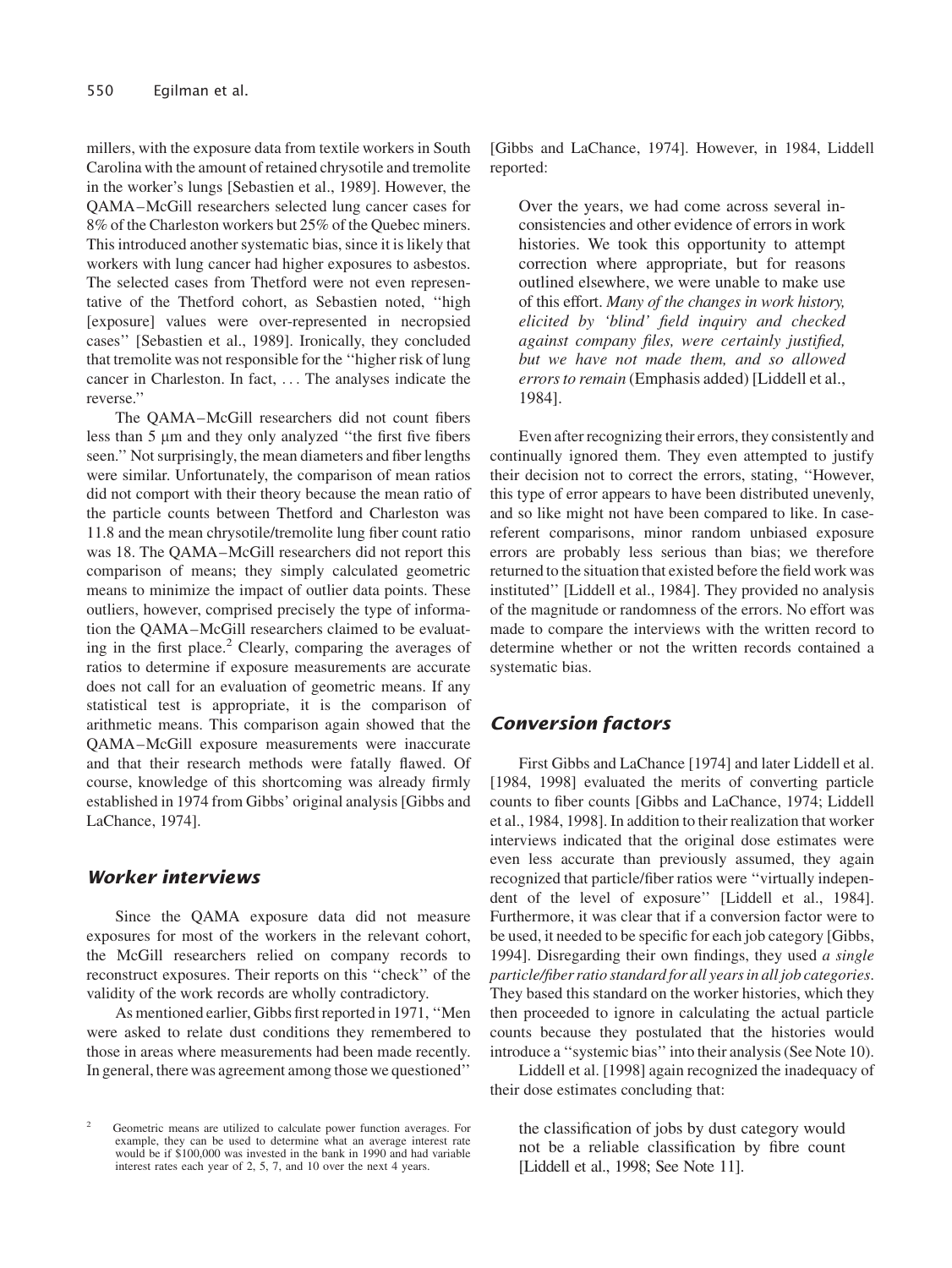They also understood why the dose estimates were so inaccurate. Fiber/dust ratios necessarily differed by orders of magnitude for different types of work and for the same work process at different points in time. Liddell et al. [1998] noted that, ''The two important reports by Gibbs and Lachance [1972, 1974] give some indication of the inherent complexity; a simple example is that work on the tailings dump in 1968 was extremely dusty but, as most of the fibre would have been extracted the fibre:dust ratio must have been quite low.'' The exposure data was so inaccurate that, ''taken at face value,'' exposures even appeared protective for the workers. In other words, unmanipulated, the exposure data indicated that chrysotile exposure actually prevented workers from developing pneumoconiosis, lung cancer, or mesothelioma [Liddell et al., 1998]. Their original findings would be plausible if one considered an alternative hypothesis in which workers who had the highest exposures died from nonmalignant disease before the latent period for the induction of cancer had been attained. Instead, since they believed an inverse exposure relationship was ludicrous, they manipulated the exposure estimates until the dose-response curve fit their a priori understanding of the proper form for the doseresponse relationship. The researchers discarded all of the exposure levels that were inversely related to disease. They described this manipulation in an appendix titled ''Elimination of negative regression coefficients,'' and proceeded to "revise" the exposure data to create results that would allow them to argue that chrysotile exposure was ''innocuous'' (See Note 12).

# Years of exposure ''correction''

In 1980, McDonald commented on the exposure data and noted:

Relative risks of lung cancer were considered in detail by Liddell et al. and it appeared that there was little to suggest that the way in which dust exposure had been accumulated played any part in determining the risk...[McDonald et al., 1980a; See Note 13].

Even after this ''validation'' of the dose estimates, they unequivocally concluded that the dose estimates were worthless when Gibbs wrote, ''thus it is clear that there is no single overall conversion factor that can be applied to the mine and mill data'' [Gibbs, 1994].

# Manipulation of the cohort to achieve desired results

In his 1980 paper, McDonald justified the age 45 cut-off, stating that ''by this time most of the men had completed their

service'' [McDonald et al., 1980b]. This was simply not true. In 1997, Lidell et al. revealed that over 2,400 men in the 1890–1920 study cohort were still employed in 1967, and the youngest of these was 47. Since the age 45 cut-off no longer produced the linear dose-response curve they sought, in 1997 they calculated exposures up to age 55. Rather than using exposure data obtained after 1966, the year the QAMA–McGill studies began, they used the alreadydiscredited pre-1966 data to estimate these exposures. They also altered the dose calculation methodology, asserting that ''it did not prove feasible to use the same methods as previously'' [Liddell et al., 1997]. They do not provide any rationale for this change (except perhaps for large computer file size), nor do they provide a comparative analysis of results using the ''old'' and ''new'' dose estimate methods (See Note 14).

Despite these manipulations, the McGill researchers themselves have cast doubt on the reliability of the exposure estimates for pneumoconiosis and mesothelioma, stating:

''Pneumoconiosis death rates per 100,000 subject-years were clearly associated with exposure at the two main places of employment, but the exclusions from this table [early deaths: 12 from pneumoconiosis and 1 from mesothelioma] may have distorted these associations, and certainly make comparison between the Asbestos mine and mill and Company 3 particularly difficult. There is little sign of corresponding associations with mesothelioma'' [Liddell et al., 1997].

# Misleading Conclusions

In 1998, Liddell delineated the pre-determined conclusion that the QAMA–McGill researchers planned to expound in the last paper of the series, namely, that the health effects of chrysotile were ''essentially innocuous'' (See Note 15).

The QAMA–McGill researchers thus concluded that nearly half (72) of the deaths that they attributed to asbestos exposure were inconsequential because these deaths did not significantly alter overall mortality rates. Since their conclusion is a political one, perhaps a current political analogy will help shed light on this analysis. If one were to apply the same standard to the World Trade Center destruction, one could similarly conclude that this act of terrorism, that has changed the world for years to come, was ''innocuous'' because it did not significantly impact the US SMR for 2001.

## Inadequate Case Ascertainment

In addition to the overestimating of dose, systemic underestimates of asbestos-associated diseases may have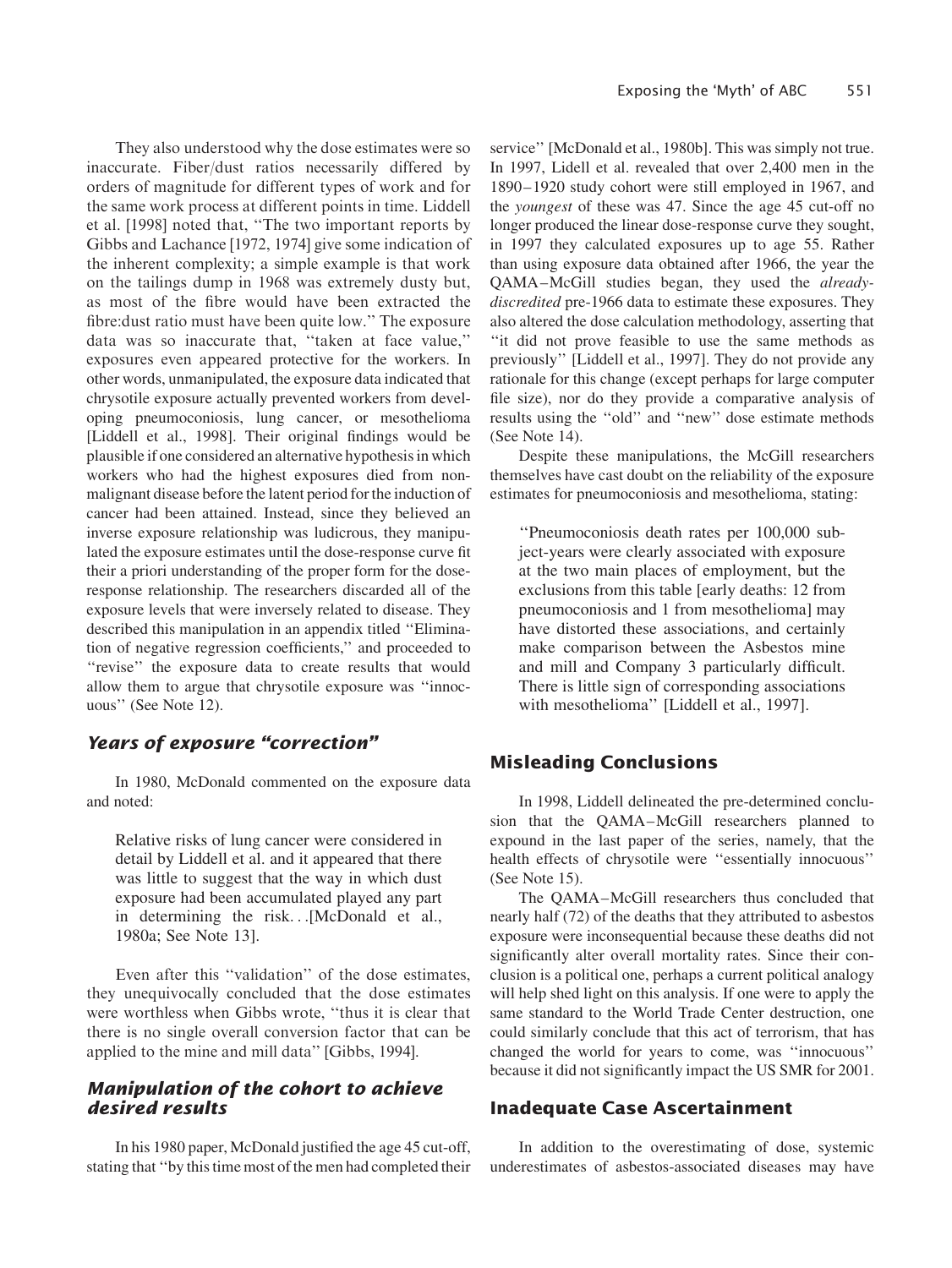also contributed to the apparent ''low risk'' of chrysotile exposure. In 1950, in a meeting with QAMA officials, Dr. Lanza noted that this was a likely explanation: ''It was pointed out that in the Province [Québec] it is the practice not to list cancer as a cause of death even when it is, so that information on this may not be of much help to us''[Trudeau Institute, 1950]. Metropolitan Life provided group life insurance to the mine workers, and began collecting mortality data and death certificates on the workers in the 1920s. Begin and colleagues provided further support for this diagnostic and/or reporting bias when he documented ''an increasing incidence of cases of malignant mesothelioma in chrysotile miners and millers of the Eastern Townships of Québec, with 49 cases in the last 23 years, and a rate of 2.5 cases per year in the last 10 years in the primary industry, as compared with a rate of 0.3 per year in the years prior to 1969 ''(McDonald et al., 1979 as cited by Begin et al. [1992]).'' A similar eightyfold undercount of lung cancer case finding can easily account for the fifty-fold ''textile mystery.''

There is clear evidence that this under-count occurred and was, in fact, organized by the main financial sponsor of the studies, QAMA. In 1995, Schepers reported that Ivan Sabourin, head of the Conservative Party of Quebec and legal counsel to QAMA, had systematically removed stored pathological specimens—the removed lungs—of deceased Quebec miners diagnosed with lung cancer and sequestered them at the Trudeau Institute at Saranac Lake New York [Schepers, 1995]. By 1946, at least 17 cancer cases had been removed and are still currently missing from the QAMA–McGill analysis. While unprecedented, this ''organ-snatching'' clearly had a differential impact on the number of cancer cases attributable to the QAMA mine operations and those reported from the control group.

Because the cohort workers were born between 1890 and 1920, some mesothelioma deaths are likely to have occurred before the disease was widely recognized by most physicians in the mid- to late-1960s. Until the eighth revision of the International Classification of Diseases, which was adopted in the US in 1968, mesothelioma of the pleura was classified as a benign neoplasm of the respiratory system [U.S. Department of Health, Education and Welfare, 1975]. By this time, much of the cohort was over 65 years of age and had accumulated more than 40 years of latency. It is likely that this diagnostic bias is also a cause of the apparently low mesothelioma rate.

## Influence of Political Considerations

Under-reporting by Quebec physicians must also be considered as a likely explanation of the fallacious results. No less an authority than Pierre Elliott Trudeau noted that the QAMA mines have been the absolute center of Canadian politics during this century. In the foreword to The Asbestos Strike of 1949, Trudeau called the strike the most important event in Canadian politics in the twentieth century [Trudeau, 1974]. The political importance, power, and influence of QAMA during this century cannot be overestimated. This is particularly true with respect to QAMA's recognition of the potential impact of asbestos-related health problems on profits. At the suggestion of Wade Wright, the medical director of their insurer, Metropolitan Life, the mine owners began undertaking projects to influence the medical literature and individual physicians in Quebec in the 1920s when they took a ''mortgage out on McGill'' [Wright, 1926; See Note 16]. Initially, the QAMA was concerned with the potential financial impact of workers' compensation claims. By the mid-1930s, they had already developed programs to deal with the adverse consequences of the fear of asbestos-related diseases on sales [Lanza, 1937; Lilienfeld, 1991].

## **CONCLUSION**

The Canadian asbestos mining industry has a long history of manipulating scientific data to generate results that support claims that their product is ''innocuous'' [Liddell et al., 1998]. Researchers complicit in this manipulation seem to be motivated by a variety of interests, including a desire to support an important national industry and a preexisting ideological commitment to support corporate interests over worker or community interests. Conducting industry-friendly research can also anchor an academic career by guaranteeing the steady stream of funding necessary to stay afloat in the ''publish or perish'' environment of the university. Yet, as industry's scientists must know, their research has implications extending far beyond their offices or laboratories.

Today, the impact of QAMA's policies is most dire in the developing world. Almost all of Canada's asbestos is exported to the developing world, and corrupt medical literature continues to be used in arguments to promote the sale of Canadian chrysotile there [Castleman, 2002]. While there are few studies on the extent of asbestos-related disease and death in the developing world the death toll there is likely to be staggering. QAMA–McGill researchers interested in preserving this key market have argued before the World Trade Organization to buttress the proposition that chrysotile is not a cause of mesothelioma and should therefore not be subject to national bans [B.I. Castleman, unpublished communication; Browne, 2000 http:// www.chrysotile.com/en/hltsfty/browne.htm; World Trade Organization, 2000].

In the United States, QAMA-supported researchers are currently influencing federal policy on asbestos. A recent report to the Environmental Protection Agency by the Eastern Research Group, Inc. [2003] was based on the QAMA-funded research we have reviewed here. The report was reviewed by Bruce Case and other scientists who have been retained by QAMA member companies [Eastern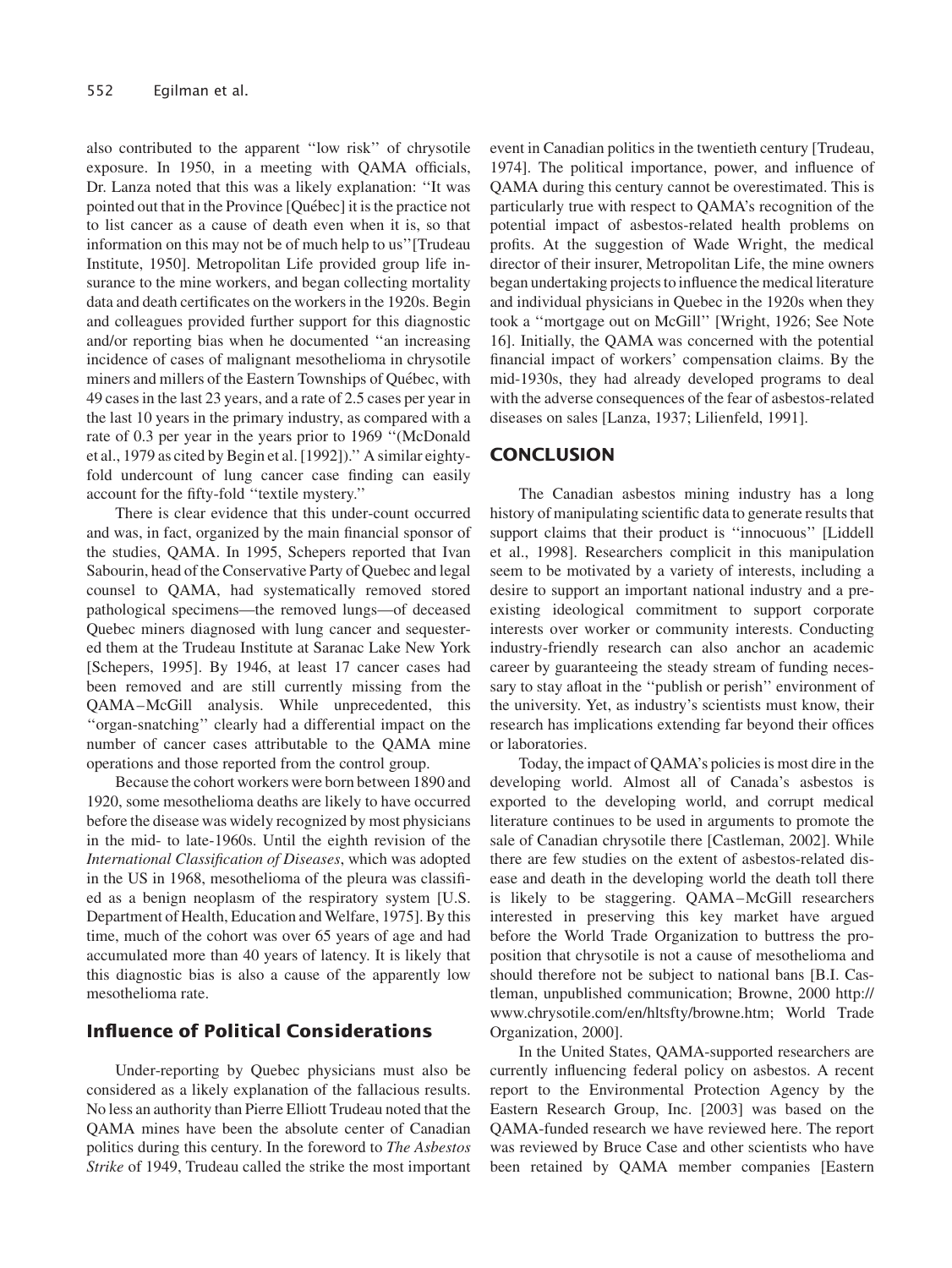Research Group, Inc., 2003]. The legitimacy that has been granted to QAMA's ''anything but chrysotile'' theories is evidence of the success of QAMA's more than three decade campaign of ''propaganda'' [QAMA, 1967]. QAMA has been even more successful than the tobacco industry they emulated. It would be politically impossible for the FDA to depend on the opinions of tobacco industry-funded researchers who stated that tobacco was ''innocuous.'' Yet that is exactly what has happened with EPA's designation of Bruce Case and others as ''experts'' on asbestos risk. QAMA's unsound science does not deserve such credibility. Until their spurious nature of their data and conclusions are exposed, injured workers and bystanders will go uncompensated and chrysotile will produce yet another generation of victims.

# APPENDIX: NOTES

- 1. De's PhD thesis entitled, 'Petrology of dikes emplaced in the ultramafic rocks of South Eastern Quebec' was deposited in 1961 at Princeton University. The objective of the thesis was to study the dike rocks and their relation to the ultramafic rock in the Eastern Townships. The concentration of amphiboles in the rocks are variable and can be substantially high in some dikes of granitic and dioritic composition. For instance, he reported the presence of fibrous actinolite in concentrations as high as 14% in granitic dikes and suggested that the granitic pegmatite from the Jeffrey mines in the town of Asbestos would even contain anthophyllite. Thus as suggested by lung burden analyses and mineralogical data, the concentrations of amphibole fibers (especially tremolite and actinolite) contaminating the chrysotile mineral ore from Asbestos or Thetford-Mines are at about the same level, although this may not be reflected in sporadic air samples. These mineral matters were likely constituents in the final product. There is a need to clarify how high were the concentrations of amphibole fibers in the host dunite rock especially tremolite and actinolite [Dufresne et al., 1995].
- 2. McDonald and McDonald state, ''The possibility that this distribution [fewer mesothelioma cases in peripheral mines] might be related to the concentration of fibrous tremolite in the two areas was then tested with data on asbestos fiber concentrations in lung tissue from 83 cohort members from Thetford mines who had died from causes other than mesothelioma and had been examined by electron microscopy in 1988. The number of lungs examined was 58 from area A (central-high tremolite mines) and 25 from area B (peripheral-low tremolite mines); the groups were similar in duration of employment (36 and 37 years) and time from termination to death (8 years in both), but estimated accumulative dust exposure was about 30% higher in group B. The geometric mean concentrations of fibers equal to or greater than  $5 \mu m$  in length per microgram of dried lung were as follows: chrysotile, area A, 7; area B, 13 (not significant); tremolite, area A, 32; area B,  $7 (P = 0.0002)$ " [McDonald and McDonald, 1995].
- 3. Browne stated, ''The main tremolite-contaminated mines are now closed.'' He also said, ''But in the past, the percentage of tremolite in the fibre could be as high as 1%, whereas the high tremolite-contaminated mines in the central Thetford area have closed, and in any case the high geological research has shown that tremolite is not uniformly mixed with the chrysotile, but occurs in separate seams which can be identified and avoided. And lastly, there is evidence that much of the tremolite is lost in the milling, so that what is delivered to the manufacturer will have an even lower content. So present and future supplies from these sources have and will have minimal tremolite'' [Browne, 2000 http://www.chrysotile.com/en/hltsfty/browne.htm].
- 4. A. Chrysotile composes about 5% of the ore deposit. It forms in layers or sheets between serpentine rocks. Tremolite and crocidolite are present in the adjacent rock alongside the 100% pure chrysotile vein. The adjacent rock is compressed in rock crushers, a process that is repeated three times. The rock is left to dry for 48 hr after the first crushing. This initial process releases tremolite from the serpentine, and it is mixed in with the chrysotile.
	- B. The crushed ore is moved to a conveyer where all fibers on the belt, including the released tremolite and crocidolite, are vacuumed off and carried into the mill As a result, the end product is contaminated with tremolite and crocidolite.
	- C. The fiber is transported to the sorting mill. The sorting mill then separates the fiber by size. This is a two-part process. The fiber is shaken and rocked from side to side on a "sifter," which slopes down towards a cyclone vacuum. A five-foot-long by two-inch-wide cyclone at the end of the sifter vacuums the fiber into a tube and it is carried by the force of air to the bagging area. This is how fiber sizing is achieved. The suction is set to pull short fibers, of any chemical composition, off first. The remaining longer fibers are dropped onto another conveyer and the process is repeated until the longest fibers are cyclone-vacuumed off. It is clear that the tremolite is sized along with the chrysotile.
	- D. The fiber is blown from the sifting area and transported to the bagging area where it is blown into bags ready for shipment.
- 5. Vorward wrote, ''Last week, while in Washington, I had the opportunity to discuss our program concerning the epidemiology of pulmonary cancer in subjects exposed to asbestos dust and to present the problem which you posed regarding job classification. I agree with your views. Certainly it is an impossible task to tabulate the various jobs on comparable scientific data, since such data does not exist. Therefore the code suggested by both you and Ken [Smith, medical director of Johns-Manville] should be used (Emphasis added)'' [Vorwald, 1951].
- 6. As Nicholson noted, ''Using electron microscopy, Rendall and Skikne [1980] measured the percentage of fibers with a diameter less than  $0.4 \mu m$  (the approximate limit of resolution of an optical microscope) in various asbestos dust samples.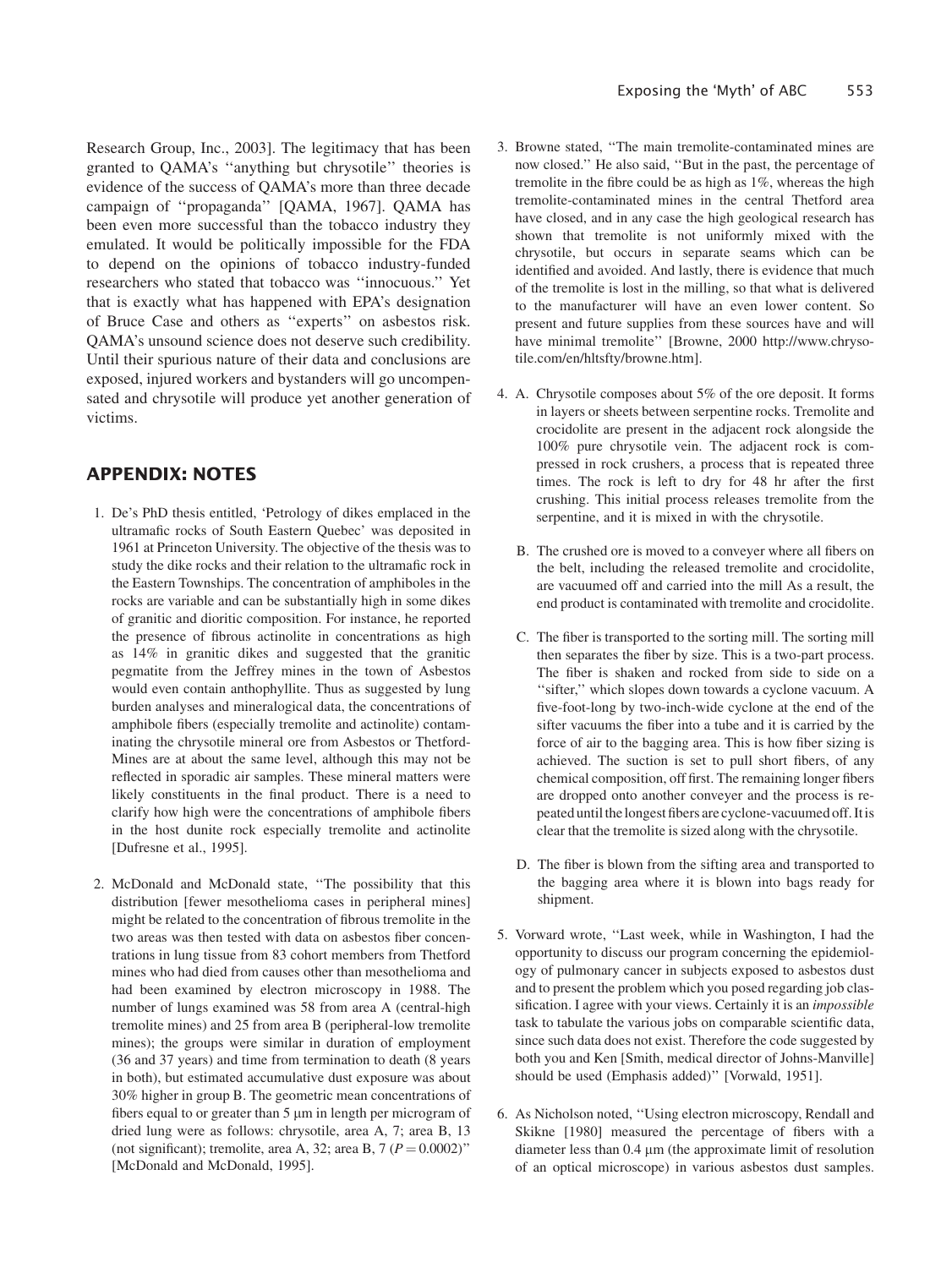In general, they found that more than  $50\%$  of the 5  $\mu$ m or longer fibers are less than  $0.4 \mu m$  in diameter and, thus, are not visible using a standard phase contrast optical microscope'' [Nicholson, 1986].

- 7. Nicholson continued, ''Moreover, as with length distribution, diameter distribution varies with activity and fiber types. As a result, the fraction of fibers longer than  $5 \mu m$  visible by light microscopy varies from about 22% in chrysotile and crocidolite mining and amosite/chrysotile insulation manufacturing to 53% in amosite mining. Intermediate values of 40% are measured in chrysotile brake lining manufacturing and 33% in amosite mill operations. Thus, even perfect measurement of workplace air, with accurate enumeration of fibers according to currently accepted methods, would be expected to lead to different exposure-response relationships for any specific asbestos disease when different work environments are studied'' [Nicholson, 1986].
- 8. Lippman continued, ''Animal experiments...indicate that the fibers most likely to produce cancer are too thin to be observed by a light microscope. In the mine and mill the chrysotile fiber bundles have only been partially broken apart. Many of the fibers are large and easily counted: some of those counted are curly and non-respirable. When shipped to a chrysotile textile mill the fibers are further broken apart during carding. In the high-speed spinning and weaving processes, thin fibers may split off from the threads most of which are not visible in a light microscope. Thus in the air of a textile plant the percentage of thin, uncounted, but highly carcinogenic fibers can be greater than in the mine and mill air and a greater cancer risk observed for the same measured cumulative fiber exposure'' [Lippmann, 1988].
- 9. Sebastien writes, ''In the absence of an accepted model for lung retention of asbestos fibres comparison between the two groups was restricted to cases having similar time characteristics of exposure (duration and cessation). In these circumstances it was assumed that retention would be proportional to mean intensity of exposure. This assumption, impossible to test without good environmental data, may be questioned, especially for chrysotile'' [Sebastien et al., 1989].
- 10. Liddell et. al. argue, ''The conversion factor should be amended because many more histories have led to more reliable estimates. We have made four other estimates: the fibre and dust slopes for pneumoconiosis and for lung cancer were in the ratios 3.67 and 3.57 (f/ml)/mpcf; while, based on mean exposures for all subjects, the ratio was 3.46 (f/ml)/mpcf in this report, and was 3.44 in a study of elderly male workers in Thetford Mines. These factors, all based on substantial groups of persons, show little variation. However, the ratios calculated for each of the 2,535 non-zero pairs of exposures in this study ranged between 0.32 and 30 (f/ml)/mpcf, while the correlation of the fibre/dust ratio and its denominator, in the 2,535 sets, was so small that the ratio could be thought of as virtually independent of the level of exposure. Nevertheless, any 'average' must depend on each specific group of workers,

and on the method of obtaining it. Further, all the above estimates are for workers at Asbestos and Thetford Mines in the period from 1904–66; there is no assurance that they might apply in different circumstances. We would add that there is great assurance that the particle/fiber ratio applied in the circumstance under investigation'' (Emphasis added) [Liddell et al., 1984].

- 11. The full passage reads, ''Liddell et al. [1984] estimated a factor to convert dust counts to fibre counts as about 3.5 (fibres/ml), mpcf but stated this would be quite unreliable except applied to mean dust levels for substantial groups of Quebec asbestos workers. For the many jobs in which the 2217 men included in their study had worked, the fibre:dust ratios had ranged from 0.3 to 30 (fibres:ml):mpcf virtually independently of the dust level; in the current study ratios job by job must have varied similarly so that the classification of jobs by dust category would not be a reliable classification by fibre count (Emphasis added)'' [Liddell et al., 1998].
- 12. They wrote, ''In all the conditional regression analyses of the full model, i.e., with 13 exposure measures, there was at least one negative regression coefficient, which taken at face value would imply a protective effect of exposure. Years in the highest relevant dust category were pooled with those in the adjacent category and the analysis was repeated. This process was iterated until either all coefficients had become positive, when it was terminated, or until the only negative coefficient was for category 1; in that circumstance, category 1 was eliminated from the model, which was equivalent to setting the coefficient to zero and the odds ratio to unity... Admittedly, there was a degree of arbitrariness in some of the pooling carried out but every effort was made to retain any 'significant' effects'' (Emphasis added) [Liddell et al., 1998].
- 13. McDonald et al. continue, ''It therefore seemed appropriate to base a second series of analyses on dust exposure accumulated to a certain age, arbitrarily taken as 45 years, at which age most men had completed their service. After the cohort had been divided by exposure to age 45, two further, but separate, subdivisions were made by mining area (Asbestos and Thetford Mines) and by smoking habit; those whose smoking habit was unknown being added to the largest group—that is, moderate smokers. The study interval started at age 45'' (Emphasis added) [McDonald et al., 1980a].
- 14. Liddell et al. state, ''As over 2,400 men in the cohort were still employed in 1967, attempts were made to estimate exposures yearly up to 1985, when the last man had retired. It did not prove feasible to use the same methods as previously. Instead, each man was allocated dust levels as follows: for 1967, the same level as in 1966; for each subsequent year, a proportion of that level in accordance with the average trend of fibre concentration for his specific mine or mill. From these levels, we estimated yearly exposures from 1967 to 1985 [McDonald et al., 1993], and extended each man's exposure record by a further 19 years. To give much-needed greater flexibility for the calculation of exposures to the age of 55, for instance, or,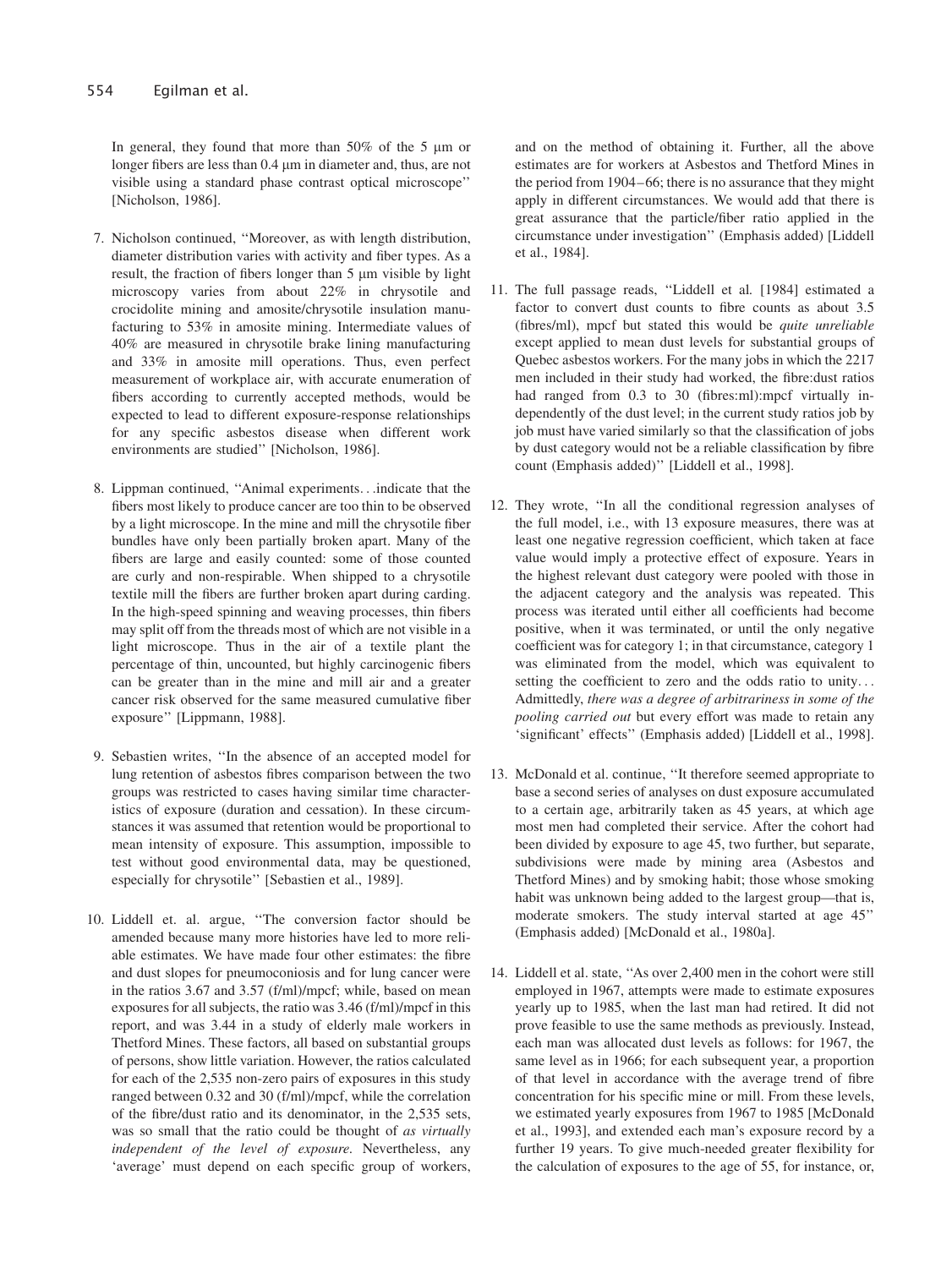for case-referent analyses, in relation to the age at death of the case the exposure file was re-organized: first, the annual record of exposure, incorporating the adjustment for length of the working week, was changed to the dust level, with an indicator of the work-week adjustment; second, each man's work history was recorded annually from the year in which he started to the year in which he finished, thus reducing the maximum number of years from 82 to 59; and thirdly, the format was changed slightly. With these changes, the complete file was reduced in size by over one-quarter, but remained enormous (5.9 MB)'' [Liddell et al., 1997].

- 15. The researchers contended, ''For men first employed in Asbestos, mine or factory, they [the SMRs] were very much what might have been expected for a blue collar population without any hazardous exposure. SMRs in the Thetford Mines area were almost 8% higher, but in line with anecdotal evidence concerning socio-economic status. At exposures below 300 (million particles per cubic foot)  $\times$  years, (mpcf.y), equivalent to roughly 1,000 (fibres/ml)  $\times$  years—or, say, 10 years in the 1940s at 80 (fibres/ml)—findings were as follows. There were no discernible associations of degree of exposure and SMRs, whether for all causes of death or for all the specific cancer sites examined. The average SMRs were 1.07 (all causes), and 1.16, 0.93, 1.03, and 1.21, respectively, for gastric, other abdominal, laryngeal and lung cancer. Men whose exposures were less than 300 mpcf/y suffered almost one-half of the 146 deaths from pneumoconiosis or mesothelioma; the elimination of these two causes would have reduced these men's SMR (all causes) from 1.07 to approximately 1.06. Thus it is concluded from the viewpoint of mortality that exposure in this industry to less than 300 mpcf/y has been essentially innocuous, although there was a small risk or pneumoconiosis or mesothelioma'' (Emphasis added) [Liddell et al., 1997].
- 16. Wright wrote, ''It is suggested that we approach the Dean of the faculty of Medicine of McGill University with a proposal that upon the establishment of an adequate Department of Industrial Hygiene in the McGill Medical School the Metropolitan enter into an agreement with McGill to secure for the Company certain services and information relating to the health of industrial workers in Canada.

''...It would be of great value to the Company to have specific information regarding such matters as:

''1. The distribution of industrial establishments, mines and lumbering operations with data concerning the number of employees in each establishment and district...

''...To secure such information directly would be difficult and very expensive. If it could be obtained from a department of industrial hygiene in Canada's leading university in return for a moderate annual for the Company would undoubtedly benefit...

''...Such a plan involves a definite quid pro quo, payments specifically conditioned upon a commensurate return, the adequacy of such return to be determined by the President, or those to whom he may delegate the decision...

''...The Sun Life might well ask—if it secured a mortgage on McGill...Technical guidance in regard to matters affecting community or individual health—such as, aid in preparation of publicity, occasional research matters not involving great outlays of money, field investigations as of sanitation, water, or milk supplies, or industrial hazards.

''...Observations of our scheme at Harvard leads me to add that Martin should not only be prepared to render certain types of service but certain services, more or less routine perhaps, should be specified. Unless there is a definite, tangible quid pro quo the interest of a financial supporter may well languish after a few years'' (Emphasis added) [Wright, 1926].

## **REFERENCES**

Asbestos Textile Institute. 1965. Minutes: General Meeting Asbestos Textile Institute: June 4, 1965: Hotel Le Provence, Thetford Mines, Canada.

Begin R, Gauthier JJ, Desmeules M, Ostiguy G. 1992. Work-related mesothelioma in Quebec, 1967–1990. Am J Ind Med 22:531–542.

Braun D, Truan T. 1958. An epidemiological study of lung cancer in asbestos miners. Arch Ind Health 17:634–652.

Brodeur P. 1974. Expendable Americans. New York: Viking Press. p 133–134.

Browne K. 2000. Chrysotile: Thresholds of risk. International seminar on safety in the use of chrysotile asbestos: Basis for scientifically-based regulatory action. Havana, Cuba. http://www.chrysotile.com/en/hltsfty/ browne.htm

Case BW. 1998. Nonoccupational exposure to chrysotile asbestos and the risk of lung cancer. N Engl J Med 339:1001.

Case BW. 2000. ''Asbestos'' exposure and disease: What can we learn from the studies of canadian miners and millers exposed to chrysotile and tremolite? Asbestos Personal Injury Litigation Seminar. Defence Research Institute.

Case BW. 2001a. July 18. Deposition. District Court Dallas County, Texas Case No. 00-08721, Joseph Breaux and Diane Breaux vs AC&S Inc., et al.

Case BW. 2001b. August 22. Deposition, District court Boulder, Colorado Case No.: 2000 CV 2035, David Alber and Joyce Alber vs United States Gypsum Company et al.

Castleman BI. 2001. Controversies at international organizations over asbestos industry influence. Int Health Serv 31(1):193–202.

Castleman BI. 2002. WTO confidential: The case of asbestos. Int J Health Serv 32:489–501.

Commins BT, Gibbs GW. 1969. Contaminating organic material in asbestos. Br J Cancer 23:358–362.

De A. 1961. Petrology of dikes emplaced in the ultramafic rocks of South Eastern Quebec. PhD thesis, Princeton University.

Dement J, Harris RL. 1979. Estimates of pulmonary and gastrointestinal deposition for occupational fiber exposures. DHEW Publication No. (NIOSH) 79-135.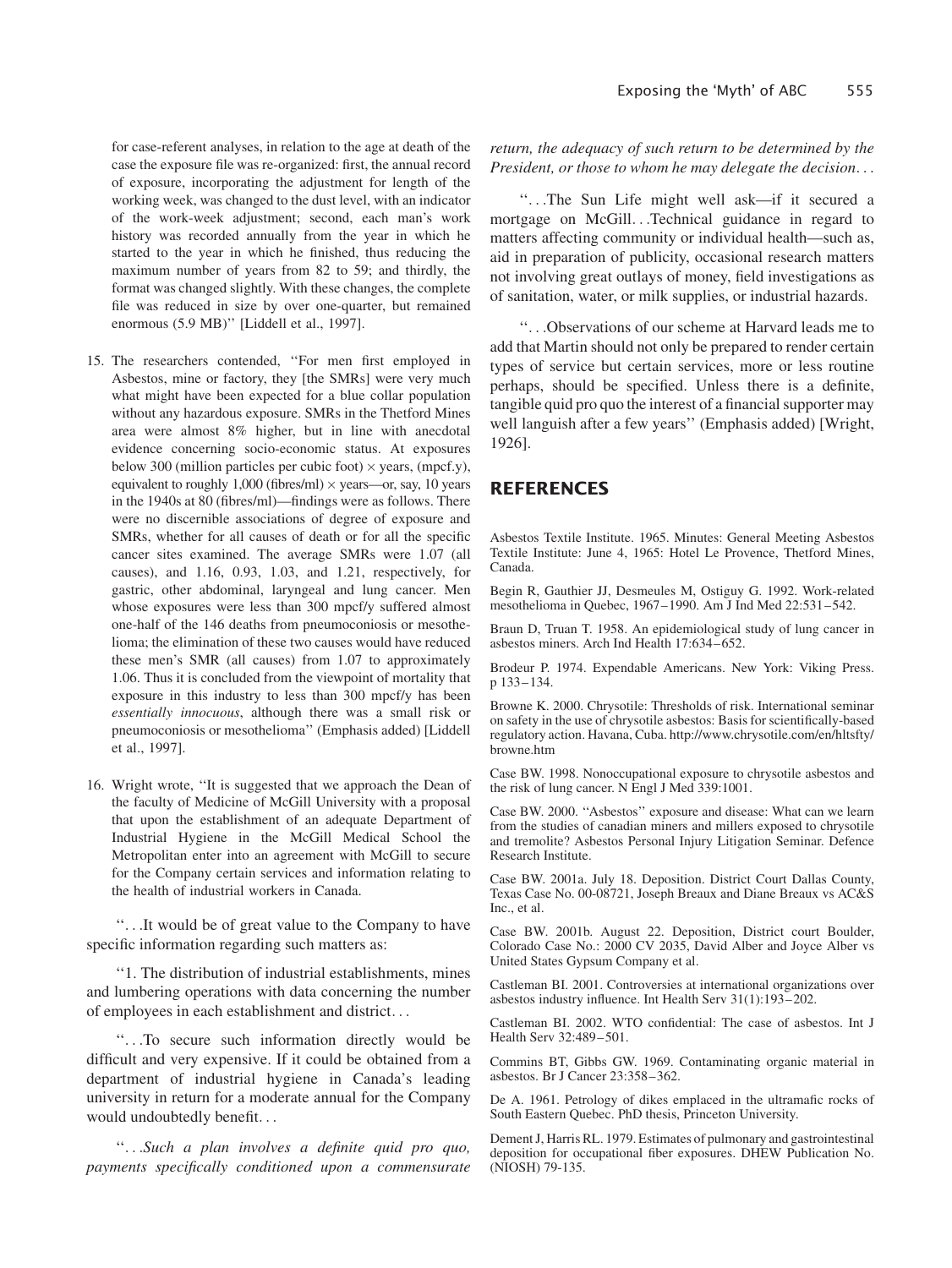Doll R, Peto J. 1995. Effects on health of exposure to asbestos. Health and safety executive. London: Her Majesty's Stationery Office.

Dufresne A, Harrigan M, Masse S, Begin R. 1995. Fibers in lung tissues of mesothelioma cases among miners and millers of the township of Asbestos, Quebec. Am J Ind Med 27:581–592.

Eastern Research Group, Inc. 2003. Report on the Peer Consultation Workshop to Discuss a Proposed Protocol to Assess Asbestos-related risk. Prepared for: U.S. Environmental Protection Agency Office of Solid Waste and Emergency Response, Washington DC 20460. EPA Contract No. 68-C-98-148, Work Assignment 2003-05.

Egilman D, Reinert A. 1996. The asbestos TLV: Early evidence of inadequacy. Am J Ind Med 30:369–370.

Egilman DS, Reinert A. 2000. Corruption of previously published asbestos research (Letter to the Editor). Arch Environ Health 55:75–76.

Egilman D, Wallace W, Hom C. 1998. Corporate corruption of medical literature: Asbestos studies concealed by W.R. Grace & Co. Acc Res 6:127–147.

Frank AL, Dodson RF, Williams MG. 1998. Carcinogenic implications of the lack of tremolite in UICC reference chrysotile. Am J Ind Med 34:314–317.

Georgia-Pacific corporation's motion to exclude/strike expert testimony or other evidence that workplace exposure to chrysotile asbestos causes mesothelioma. 2003. Marty Mitchell, et. al. vs. Ametek, Inc., et. al. Dallas County, Texas District Court, Cause No. DV02-09281.

Gibbs GW. 1969. Some problems associated with the storage of asbestos in polyethylene bags. Am Ind Hyg Assoc J 30:458–464.

Gibbs GW. 1972. The Epidemiology of Pleural Calcification. PhD thesis, McGill University.

Gibbs GW. 1979. Etiology of pleural calcification: A study of Quebec chrysotile asbestos miners and millers. Arch Environ Health 34:76–83.

Gibbs GW. 1994. The assessment of exposure in terms of fibres. Ann Occup Hyg 38:407–410.

Gibbs GW, Hui HY. 1971. The organic content of Canadian chrysotile. Am Ind Hyg Assoc J 32:519–528.

Gibbs GW, LaChance M. 1972. Dust exposure in the chrysotile asbestos mines and mills of Quebec. Arch Environ Health 24:189–197.

Gibbs GW, LaChance M. 1974. Dust-fiber relationships in the Quebec chrysotile industry. Arch Environ Health 28:69–71.

Hardy H, Egilman D. 1991. Corruption of occupational medical literature: The asbestos example. Am J Ind Med 20:127–129.

Harrington JS. 1965. Chemical studies of asbestos. Ann NY Acad Sci 132:31–47.

Harrington JS, Roe FJC. 1965. Studies of carcinogenesis of asbestos fibers and their natural oils. Ann NY Acad Sci 132:439–455.

Hebert R. 1980. Etude petrologique des roches ophiolitiques d'Asbestos et du Mont Ham (Ham Sud) [Petrologic study of the ophiolitic rocks of Asbestos and Mount Ham (South Ham)]. Masters thesis, Laval University.

Hemeon WCL. 1963. Plant and process ventilation. New York: Industrial Press. 15 p.

Institute of Occupational and Environmental Health. 1966. Minutes of the first meeting of the scientific committee of the Institute of Occupational and Environmental Health in Montreal. July 25 and 26.

Jackson JH. 1953. June 10. Asbestos Textile Institute, Hygiene committee meeting minutes.

Lanza A. 1937. December 13. Letter to Bowditch.

Liddell FD. 1997. Magic, menace, myth and malice. Ann Occ Hyg 41:3–12.

Liddell FD, McDonald JC. 1980. Radiological findings as predictors of mortality in Quebec asbestos workers. Br J Ind Med 37:257–267.

Liddell FD, Thomas DC, Gibbs GW, McDonald JC. 1984. Fibre exposure and mortality from pneumoconiosis, respiratory and abdominal malignancies in chrysotile production in Quebec, 1926–75. Ann Acad Med Singapore 13:340–344.

Liddell FD, McDonald AD, McDonald JC. 1997. The 1891–1920 birth cohort of Quebec chrysotile miners and millers: Development from 1904 and mortality to 1992. Ann Occup Hyg 41:13–36.

Liddell FD, McDonald AD, McDonald JC. 1998. Dust exposure and lung cancer in Quebec chrysotile miners and millers. Ann Occup Hyg 42:7–20.

Lilienfield DE. 1991. The silence: the asbestos industry and early occupational cancer research—a case study. Am J Public Health 81(6):791–800.

Lippmann M. 1988. Asbestos exposure indices. Environ Res 46:86– 106.

McDonald JC. 1978. Exposure relationships and malignant mesothelioma. In Proceedings of the Asbestos Symposium, Johannesburg. 1977. Randburg: National Institute for Metallurgy.

McDonald JC. 1980. Asbestos-related disease: An epidemiological review. Lyon: International Agency for Research on Cancer Scientific Publications. 87-601.

McDonald JC. 1994. Epidemiological significance of mineral fiber persistence in human lung tissue. Environ Health Perspect 102(Suppl 5): 221–224.

McDonald JC. 1998a. Mineral fibre persistence and carcinogenicity. Ind Health 36:372–375.

McDonald JC. 1998b. Unfinished business: The asbestos textiles mystery. Ann Occup Hyg 42:3–5.

McDonald JC, McDonald AD. 1977. Epidemiology of mesotheliom from estimated incidence. Prev Med 6:426–446.

McDonald AD, McDonald JC. 1978. Mesothelioma after crocidolite exposure during gas mask manufacture. Environ Res 17:340–346.

McDonald AD, McDonald JC. 1980. Malignant mesothelioma in North America. Cancer 46:1650–1656.

McDonald JC, McDonald AD. 1995. Chrysotile, tremolite, and mesothelioma. Science 267:776–777.

McDonald JC, McDonald AD. 1997. Chrysotile, tremolite and carcinogenicity. Ann Occup Hyg 41:699–705.

McDonald AD, Harper A, El Attar OA, MacDonald JC. 1970. Epidemiology of primary malignant mesothelioma tumors in Canada. Cancer 26:914–919.

McDonald JC, McDonald AD, Gibbs GW, Siemiatycki J, Rossiter CE. 1971. Mortality in the chrysotile asbestos mines and mills of Quebec. Arch Environ Health 22:677–686.

McDonald JC, Gibbs GW, Liddell FD. 1980a. Chrysotile fibre concentration and lung cancer mortality: A preliminary report. Lyon: IARC Scientific Publications. p 811–817.

McDonald JC, Liddell FD, Gibbs GW, Eyssen GE, McDonald AD. 1980b. Dust exposure and mortality in chrysotile mining, 1910–75. Br J Ind Med 37:11–24.

McDonald JC, Liddell FD, Dufresne A, McDonald AD. 1993. The 1891–1920 birth cohort of Quebec chrysotile miners and millers: Mortality 1976–88. Br J Ind Med 50:1073–1081.